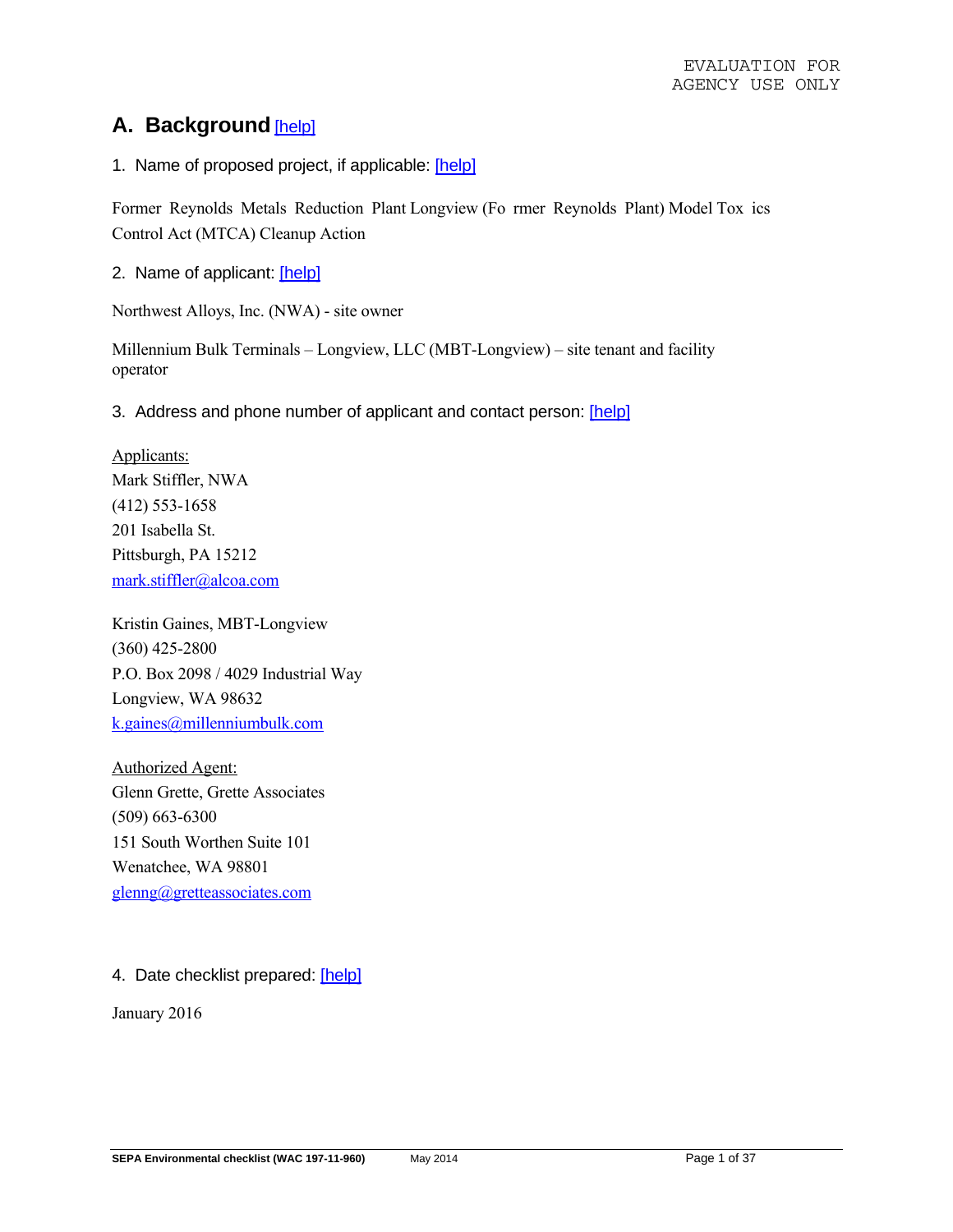### 5. Agency requesting checklist: [help]

Washington State Department of Ecology (Ecology)

### 6. Proposed timing or schedule (including phasing, if applicable): [help]

This checklist has been prepared as part of the review process associated with a Model Toxi cs Control Act (MTCA) Cleanup Action proposed at the Former Reynolds Plant, on property now owned by NWA and leased by MBT-Longview. Cleanup actions will start as soon as practicable upon the receipt of necessary permits and authorizations.

Construction of the cleanup action is expected to begin within 1 year of Ecology's approval of the Final Engineer Design Report (EDR) and will likely be implemented in 2017 or 2018. Based on the anticipated scope of work, the construction will likely require at least two construction seasons to complete. Ecology may approve construction in one or more site units (SUs) in advance of the Final EDR to the extent that Ecology has reviewed and approved the design for cleanup in that SU and required permits necessary for such construction have been obtained.

### 7. Do you have any plans for future additions, expansion, or further activity related to or connected with this proposal? If yes, explain. [help]

The proposed work consists solely of the cleanup actions that will be implemented in accordance with the draft Cleanup Action Plan (CAP; Ecol ogy 2015a) and associated draft Consent Decree (Ecology 2015b) to b e executed between Ecology, NWA, and MBT-Longview. See response 9 for information on other applications and proposals directly affecting the NWA property.

## 8. List any environmental information you know about that has been prepared, or will be prepared, directly related to this proposal. [help]

The following documents have been prepared for the cleanup action:

- Former Reynolds Metals Reduction Plant Longview: Final Remedial Investigation and Feasibility Study (RI/FS) (Anchor QEA 2015)
- Draft CAP and Appendices Former Rey nolds Metals Reduction Plant Longview, Cowlitz County, Washington (Ecology 2015a). Appendices include but are not limited to the Compliance Monitoring and Contingency Response Plan; the Closed BMP Facility Post-Closure Plan Amendment and the on-Site Media Management Plan.
- Draft Consent Decree. Proposed for execution by Ecology, MBT-Longview, and Northwest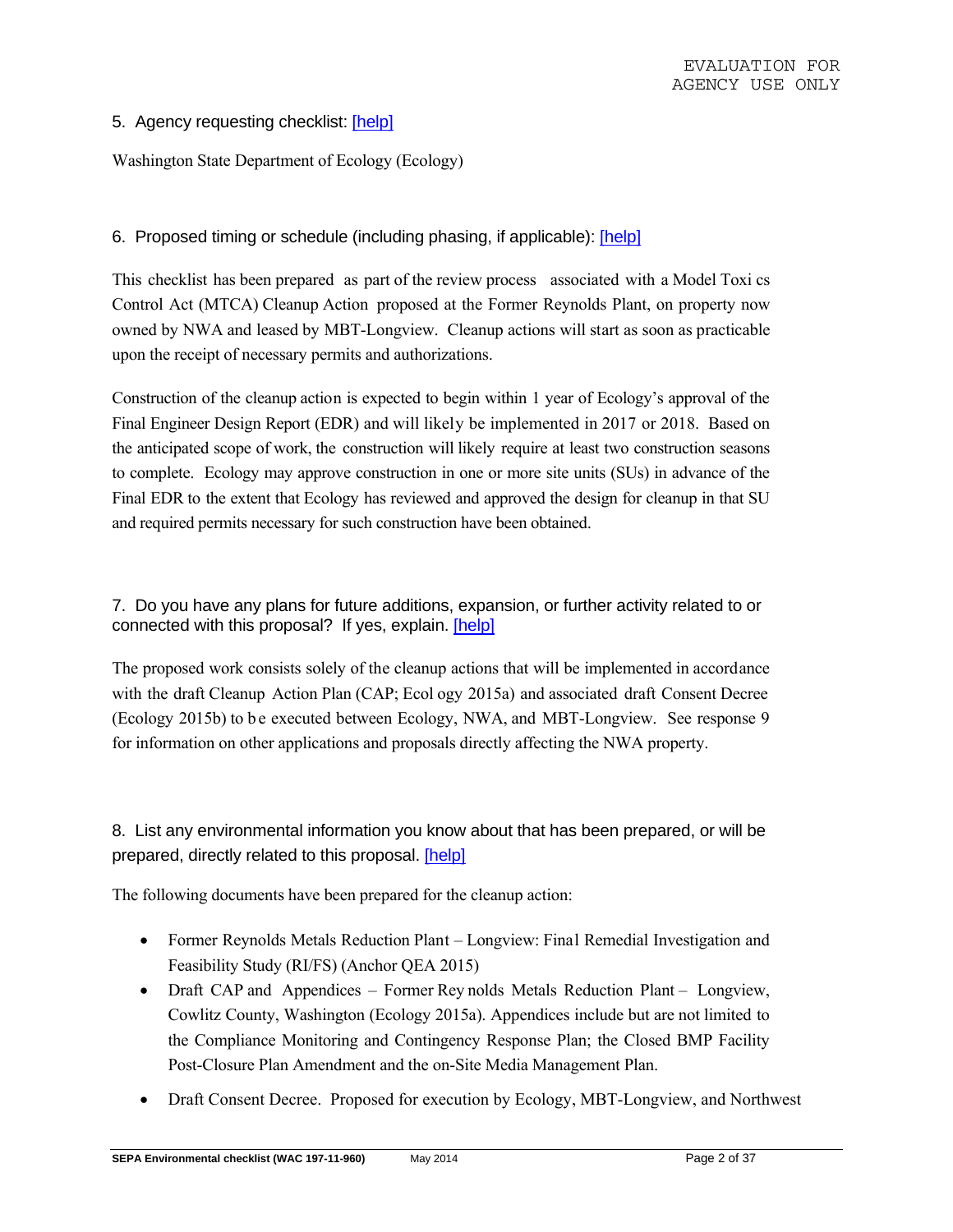Alloys (Ecology 2015b).

The following documents will be prepared for this project:

- Plans for Pre-Design Activities
- Engineering Design Report (EDR)

The following documents were prepared previously as part of the Int erim Remedial Action (addresses cleanup of SU12; SEPA checklist submitted for review in 2014)

- Amendment to Agreed Order DE-8940 authorizing Interim Action (Ecology, 2014)
- Interim Action Work Plan (Anchor QEA 2014)
- Engineering Design Report (Anchor QEA 2014b)
- Former Reynolds Metals Reduction Plant Longview: Draft Remedial Investigation and Feasibility Study Report (Anchor QEA 2014)
- SEPA Checklist (Anchor OEA 2014)
- JARPA (Grette Associates 2014)
- Biological Evaluation (Grette Associates 2014)

9. Do you know whether applications are pending for governmental approvals of other proposals directly affecting the property covered by your proposal? If yes, explain. [help]

NWA and MBT-Longview are pursuing permits for repairs and maintenance of existing Dock 1 structure and a maintenance dredge program for the Dock 1 berthing and navigation areas.

MBT-Longview intends in the future to expand the existing bulk terminal facility that is serv ed by the existing dock (Do ck 1). The maintenance dredge and dock repair work it propo ses to undertake through the p ending U.S. Arm y Corps of Engineers (USACE) permitting process, however, does not include work necessary to expand the existing bulk commodity terminal. Such future expansion work would potentially include new upland facilities to facilitate the transloading of additional products. MBT-Longview is also p roposing to d evelop a coal export terminal, including construction of new docks and berth facilities in the Columbia River. NEPA and SEPA EIS's are currently being prepared for that proposal.

These actions are separate, distinct, and unrelated to the proposed CAP (draft) and from a SEPA perspective, have independent utility from the proposed CAP.

Work at SU12 con sists of remediation of a localized area of sediment contamination in the Columbia River (Sheet 2 ). Remediation at SU12 was initially authorized by Ecology under an amendment to MTCA Ag reed Order No. DE-8940. It was to be designed, permitted, and implemented separately over a shorter timeline. Materials, in cluding a SEP A checklist, were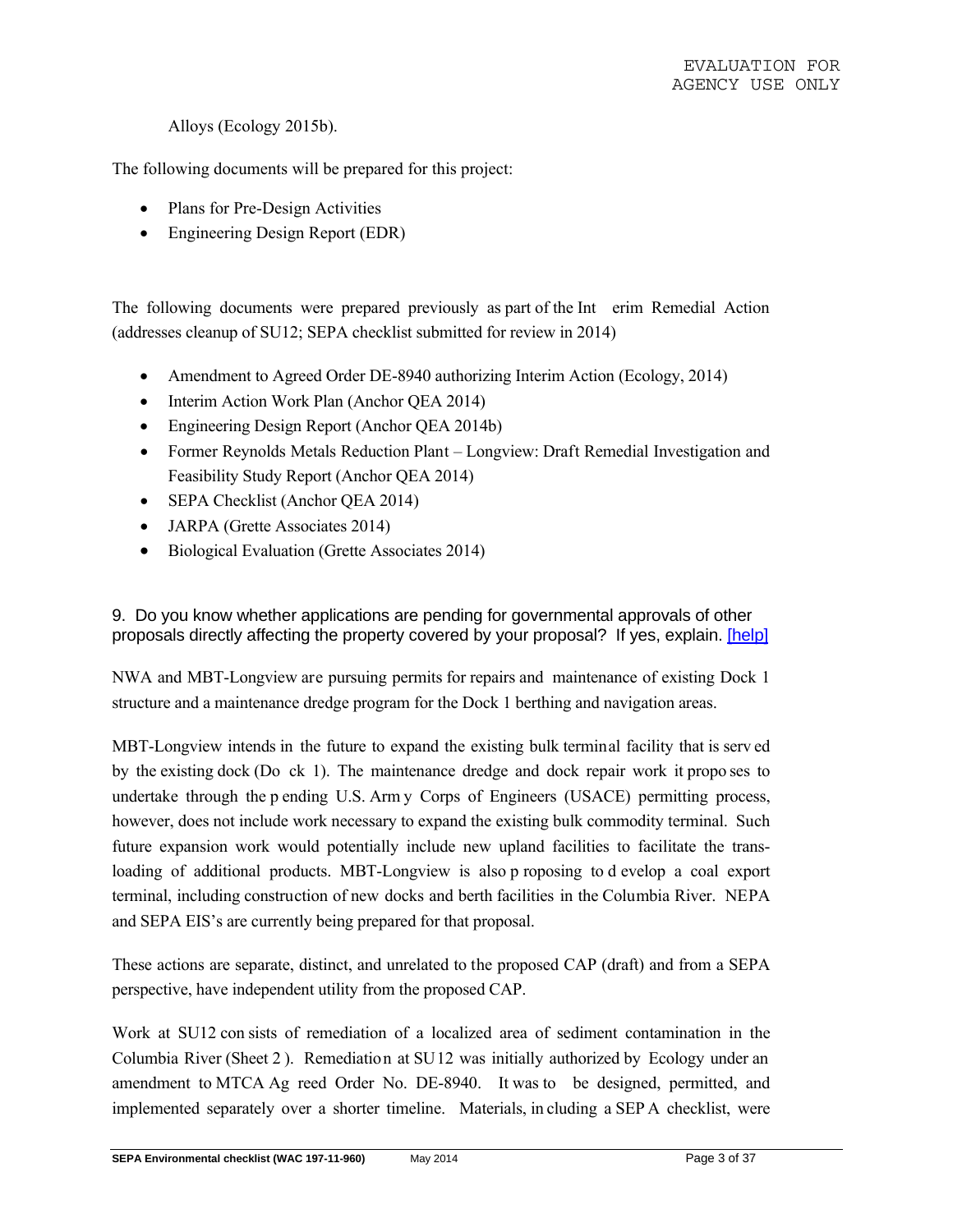submitted for review over the cou rse of 2014 (see response A.8 above). Ecology issued a SEPA determination for remediation of SU12 as an Interim Action on May 28, 2014.

In developing its final cleanup decision for the Former Reynolds Plant, Ecology has confirmed that the Work at S U12 as specified in the A O Amendment remains appropriate for final remediation of that area. Co mpletion of that work within SU12 has been administratively incorporated by Ecology as requirements of the proposed Consent Decree and Cleanup Action, but without modification of the proposed work. Therefore, SU12 has b een included without substantive changes as part of the draft CAP that will be implemented pursuant to a Consent Decree. Inclusion of the work in the Consent Decree does not change the scope of the work, nor does it require supplemental environmental review or permitting.

Activities related to SU12 are referenced or described in some responses of this SEPA checklist to provide context for the entire Clean up Action. Therefore, when SU12 is discussed in th is checklist, it is noted that the information is provided for context only , and that SEPA review for this element has already occurred.

### 10. List any government approvals or permits that will be needed for your proposal, if known. [help]

Procurement of or compliance with the following permits and environmental reviews will be required:

- USACE Nationwide Permit 6
- USACE Nationwide Permit 38, including associated reviews and consultations.
- State Environmental Policy Act
- NPDES Permit No. WA 000008-6

In addition, although procedurally exempt, the cleanup action will substantively comply with the following requirements and regulations:

- Section 401 Water Quality Review, Washington State Department of Ecology
- Hydraulic Project Approval, Washington State Department of Fish and Wildlife
- Shoreline Management Act, Chap ter 90.58 RCW/Cowlitz County Shoreline Master Program; Cowlitz County Code (CCC) 19.20
- Major Grading Permit; Cowlitz County Grading Ordinance, CCC 16.35
- Cowlitz County Stormwater Requirements, CCC 16.22
- Critical Areas Permit: Cowlitz County Critical Areas Ordinance, CCC 19.15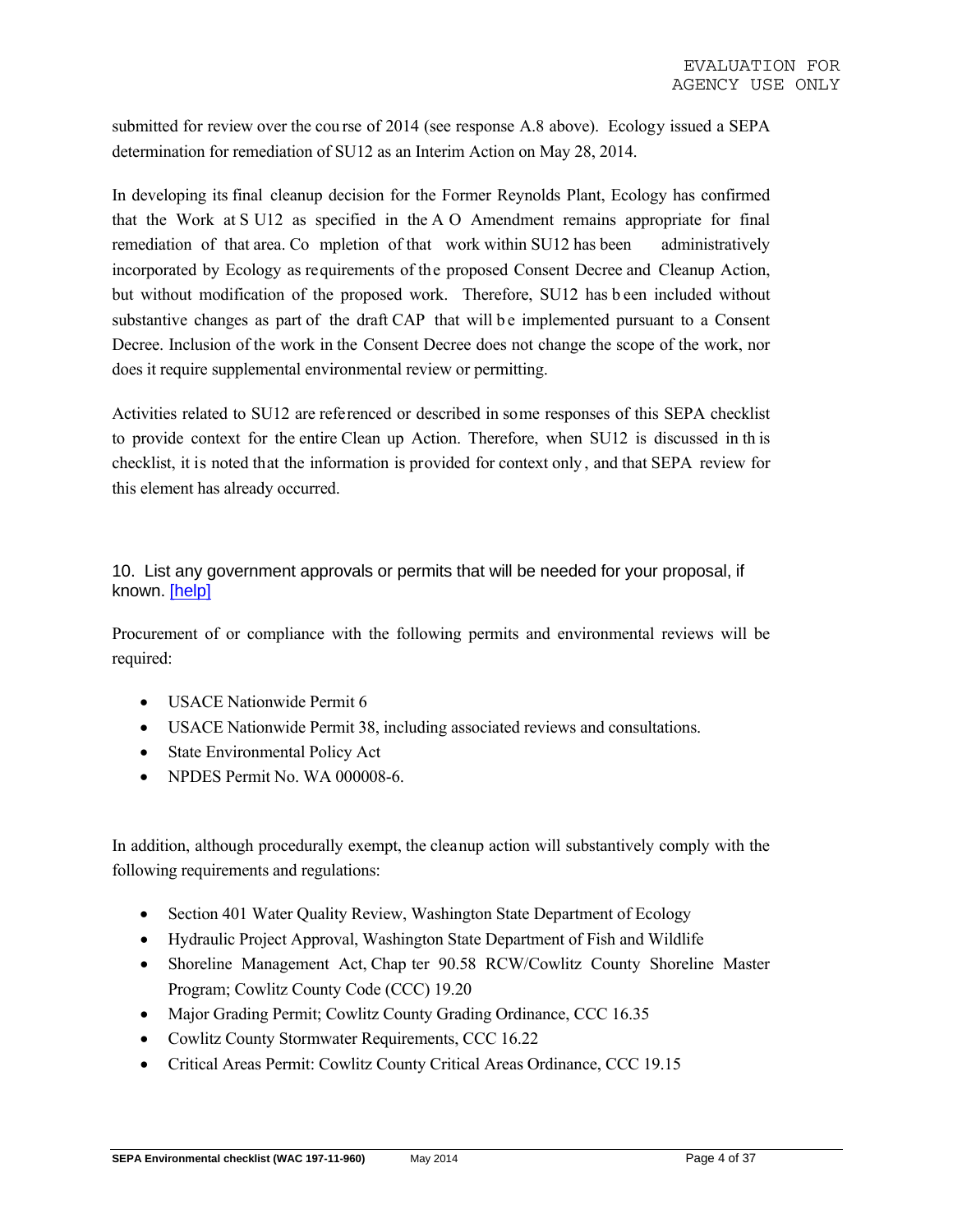11. Give brief, complete description of your proposal, including the proposed uses and the size of the project and site. There are several questions later in this checklist that ask you to describe certain aspects of your proposal. You do not need to repeat those answers on this page. (Lead agencies may modify this form to include additional specific information on project description.) [help]

The proposed cleanup action (project) addresses 12 distinct site units (SUs) and two areas of affected groundwater (i.e., the West Groundwater Area and the East Groundwater Area) that were identified during RI/FS investigations.

The cleanup action also addresses a small area of stained soil containing petroleum hydrocarbons that was identified in the northern area of the project during demolition activities. This area contains less than 10 cubic yards of impacted soil and has been identified as SU13. These soils are to be removed for offsite disposal.

Section 2 of the draft CAP (attached) describes the activities summarized here.

Several of the fill deposits (SU1, SU2, SU6 and SU7) within the project will be managed using long-term containment, engineering controls, and monitoring. Impacted materials from other areas (SU3, SU5, and SU10) will be removed and consolidated with these fill deposits prior to placement of low permeability caps. The final consolidation areas may be modified (subject to Ecology review and approval) during final design and permitting. The consolidation and capping will minimize the potential for direct contact and migration of hazardous substances.

- Materials excavated from SU8 and SU10 will be consolidated within SU7. The excavation areas within SU8 will receive backfill and a new soil cover and hydroseed, whereas SU10 will be backfilled with general fill.
- Materials excavated from SU3 and SU5 will be consolidated within SU6. The excavation area within SU3 will be backfilled with reactive backfill below the water line and general fill above the water line to further immobilize residual fluoride. The excavation area within SU5 will be backfilled with general fill and will be resurfaced with gravel.
- The eastern and western portions of SU2 will be excavated and consolidated within the same SU to minimize the potential for direct contact and migration of fluoride. The excavated areas will be filled with reactive fill below the water line and general fill above the water line.

After consolidation, the fill areas (SU1, SU2, SU6, and SU7) will be managed in place and capped with low permeability caps to prevent future exposure to the contained material.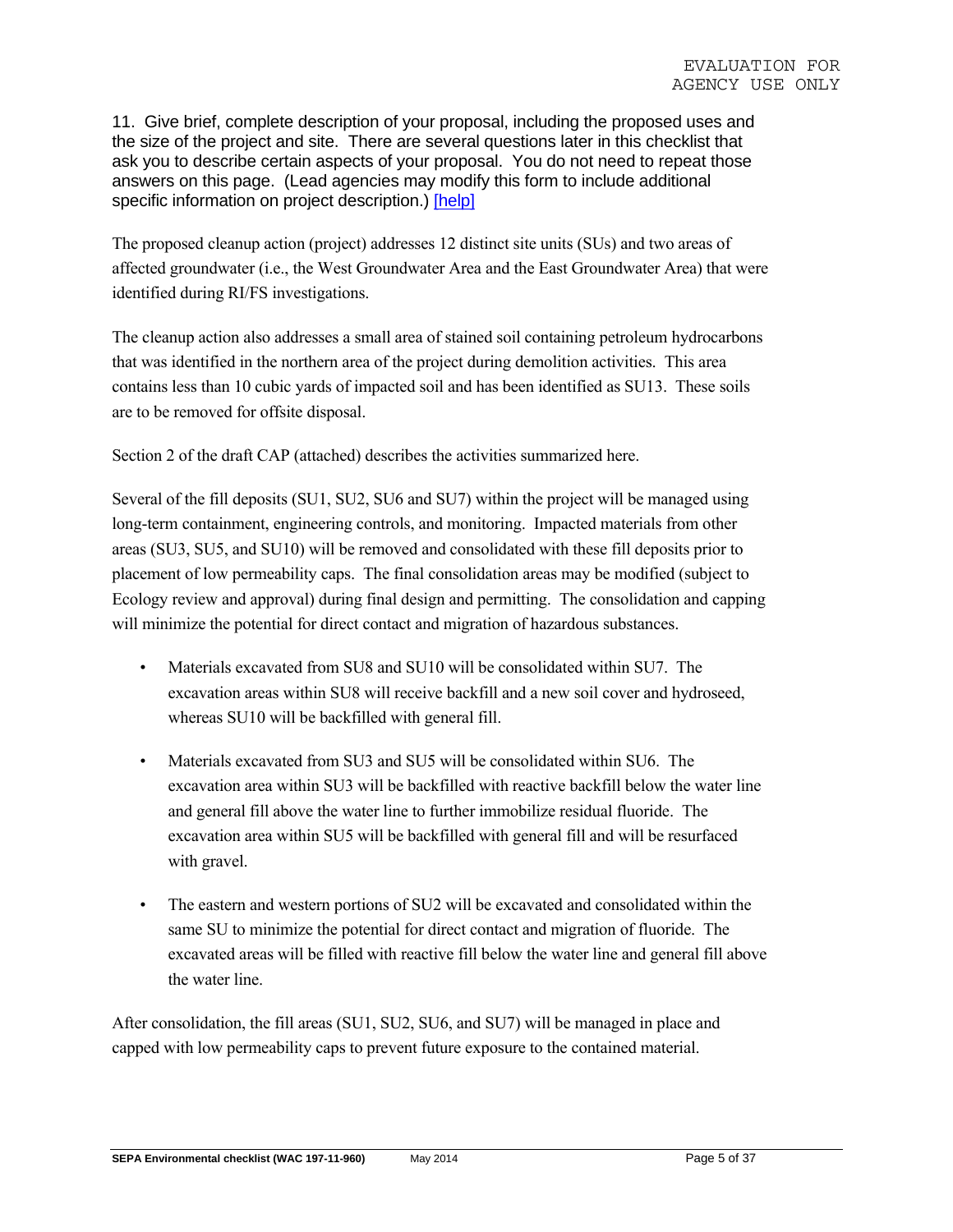Impacted soils will be excavated and managed by off-site disposal from three areas, SU9, SU11 and SU13. Soil removed from these areas will be disposed at an appropriately permitted treatment/storage/disposal facility. These areas will then be backfilled with general fill after contaminated materials have been removed.

The selected cleanup action includes the construction of two permeable reactive barriers (PRBs)—vertical trenches, perpendicular to contaminated groundwater flow, that are backfilled with selected reactive media—to further limit the mobility of contaminants in shallow groundwater of the upper alluvium and satisfy requirements for groundwater cleanup actions.

- One PRB approximately 350-feet-long will be located at the western perimeter of SU2, where groundwater flows from the Site towards CDID Ditch No 14.
- A second PRB approximately 725-feet-long will be "L-shaped" and located northwest of the Closed BMP Facility.

The selected cleanup action also includes the use of reactive backfill for select areas. Similar to the PRB composition, the reactive backfill will have mineral amendments, such as calcite and apatite, to reduce fluoride concentrations in groundwater flowing through the backfill. Portions of SU2 in the eastern and western areas and SU3 will receive reactive backfill below the water table. Reactive backfill will also be placed within SU4 and SU5 to augment the natural geochemical processes and other interactions occurring at the point of exchange between groundwater and ditch water. Above the water line, these areas will receive general fill.

Work at SU12 has already undergone SEPA review (see response A.9), but is described here for context because it is included in the draft CAP. Remediation at SU12 will include dredging and the backfilling of an area of sediment from the vicinity of Outfall 002A (Sheets 2 and 4). The sediments will be managed by upland placement on-site (within SU1 and SU2) as directed by Ecology, unless they are managed by off-site disposal in a permitted, commercial, Subtitle D landfill. All sediments managed on-site will be covered by a low-permeability soil cap during implementation of the final upland cleanup actions at SU1 and SU2. The original SEPA checklist and determination did not include an off-site disposal option for the work at SU12. Both options are described in the Site Unit 12 Work Plan (Anchor QEA 2015).

In addition to construction activities the cleanup includes a long-term monitoring and inspection program to verify compliance with cleanup standards. Environmental covenants will be recorded and implemented to maintain industrial land use for the portion of the site south of Industrial Way, limit consumptive use of shallow groundwater, and restrict activities that could damage the caps and groundwater treatment features constructed during the cleanup action. Ecology will provide oversight to the cleanup during its construction and during long-term monitoring activities.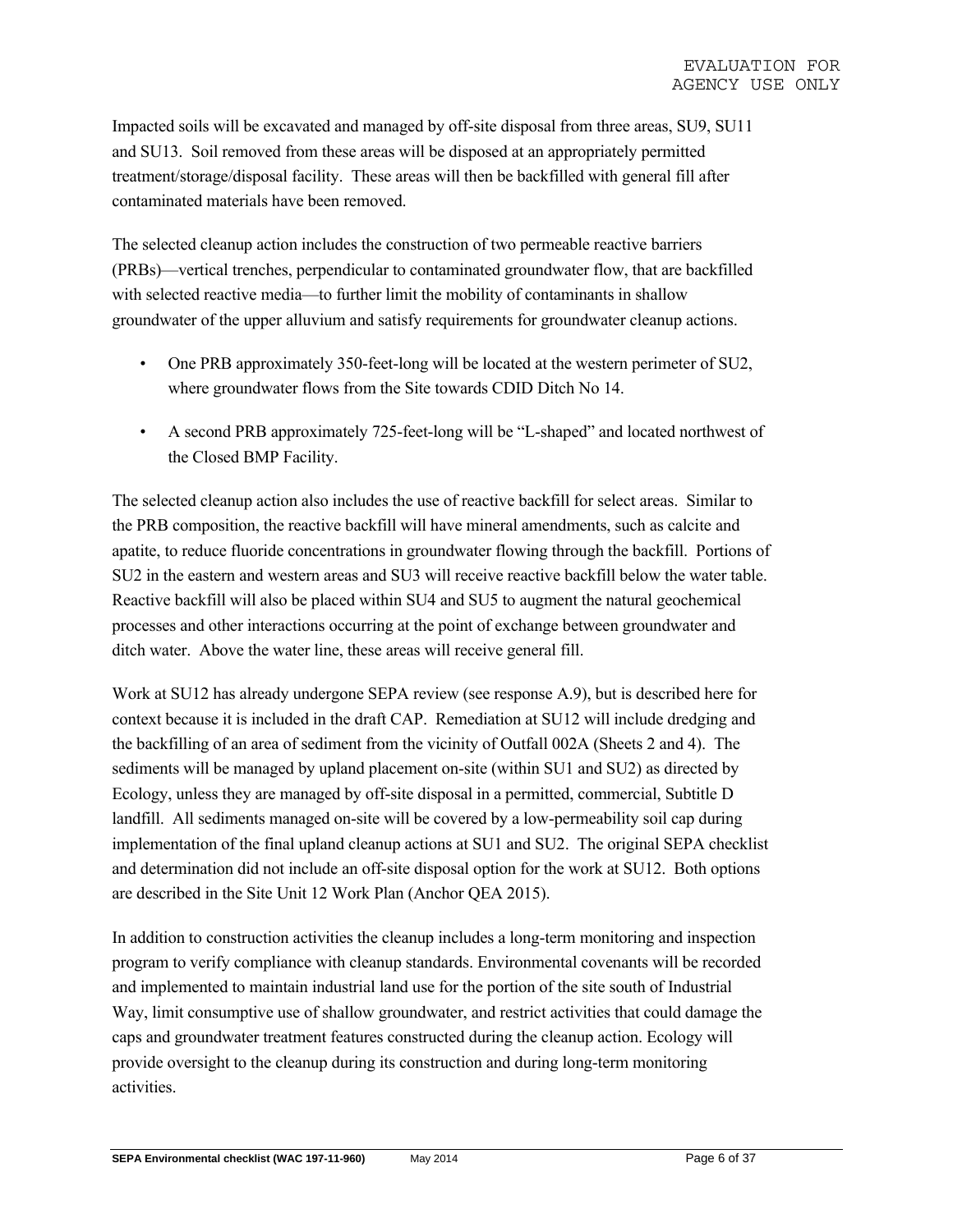12. Location of the proposal. Give sufficient information for a person to understand the precise location of your proposed project, including a street address, if any, and section, township, and range, if known. If a proposal would occur over a range of area, provide the range or boundaries of the site(s). Provide a legal description, site plan, vicinity map, and topographic map, if reasonably available. While you should submit any plans required by the agency, you are not required to duplicate maps or detailed plans submitted with any permit applications related to this checklist. [help]

The project is located at 4029 Industrial Way in Longview, Cowlitz County, WA; on the north bank of the Columbia River, in Sectio ns 25, 26, 36, and 53 of Township 8N, Range 3W and Section 31 o f Township 8N, Range 2W W.M; 46.1354 N lat. / -123.0022 W long; Co wlitz County Tax Parcel Numbers 619530400, 61950, and 61953.

Site Units (SUs) for th e cleanup actions (excluding SU12) comprise approximately 44 acres (see draft CAP Figure 2-1).

The legal description of the project is:

A portion of land in the Cru mline LaDue Donation Land Claim No. 38 in Section s 35 and 36, Township 8 North , Range 3 West of the Will amette Meridian, Cowlitz County, Washington, described as follows:

All that tract of land lying Southerly of the Northerly right of way line of the Columbia River Dike of Consolidated Diking Improvement District No. 1 as Established by judgment filed November 16, 1923, under Civil Court Order No. 5362, Cowlitz County, Washington said tract of land being bounded on the North by the Northerly right of way line of the Columbia River Dike of the said Consolidated Diking Improvement District No. 1; and on the East by the Westerly line of the Weyerhaeuser Timber Company property, as described by deed recorded in Volume 122, Page 358, Cowlitz County Deed reco rds; and bounded on the West by the West lin e of the Crumline LaDue Donation Land Claim; together with all tidelands of the second class in front of and adjacent thereto, ly ing Easterly of the We st line of said Donation Land Claim, produ ced South. EXCEPT any portion of the above described property deeded to the Consolidated Diking Improvement District No. 1 of Cowlitz County under Auditor's File No. 900718047.

SU12 comprises less than 1 acr e of su bstrate in the Columbia River, adjacent to the proje ct location, see Interim Action SEPA Checklist (Anchor QEA 2014).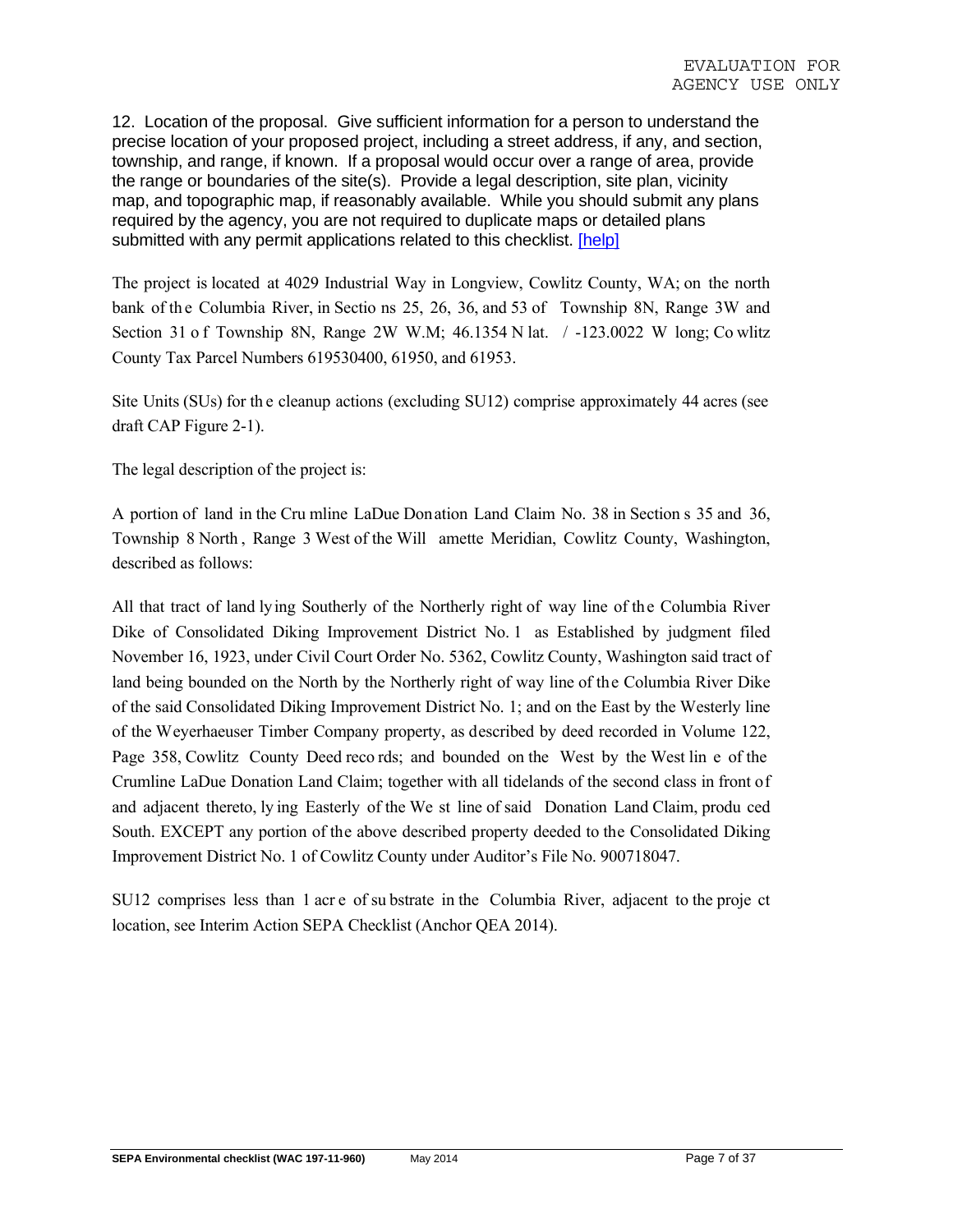## **B. ENVIRONMENTAL ELEMENTS** [help]

- **1. Earth**
- a. General description of the site [help]
- (circle one): Flat, rolling, hilly, steep slopes, mountainous, other

The cleanup action evaluated by this checklist will take place entirely landward of the Columbia River ordinary high water mark.

The site is typical of shoreline/floodplain areas in this section of the Columbia River. It is essentially flat, with minor relief associated with built features such as the Consolidated Diking Improvement District No. 1 (CDID) levee and associated road (raised), the closed Reynolds Landfill (aka, BMP Facility) (raised), and various ditches and minor depressions from previous and/or current uses, as well as wetland areas.

b. What is the steepest slope on the site (approximate percent slope)? [help]

The upland is typically sloped at less than 2 percent. The CDID levees are constructed at approximately a 3H:1V (33 percent) slope.

c. What general types of soils are found on the site (for example, clay, sand, gravel, peat, muck)? If you know the classification of agricultural soils, specify them and note any agricultural land of long-term commercial significance and whether the proposal results in removing any of these soils. [help]

Geological conditions within and adjacent to the Former Reynolds Plant are described in the RI/FS (Anchor QEA 2015). The soils found on the upland portions of the site are primarily clay and loam with the exception of an area of peat soils found in the northeastern portion of the property. The Natural Resource Conservation Service (NRCS) Web Soil Survey map for Cowlitz County identifies six different soil series on the site, including Arents, Caples silty clay loam, Maytown silt loam, Pilchuck loamy fine sand, Semiahmoo muck, and Snohomish silty clay loam (NRCS 2014). Soils found in the upland portion of the project area where the sediment placement area will be located include Arents, Caples silty clay loam, Maytown silt loam, and Pilchuck loamy fine sand (NRCS 2014). No prime farmland exists on the site. Soils within the site have been significantly disturbed by historical grading, filling, and excavation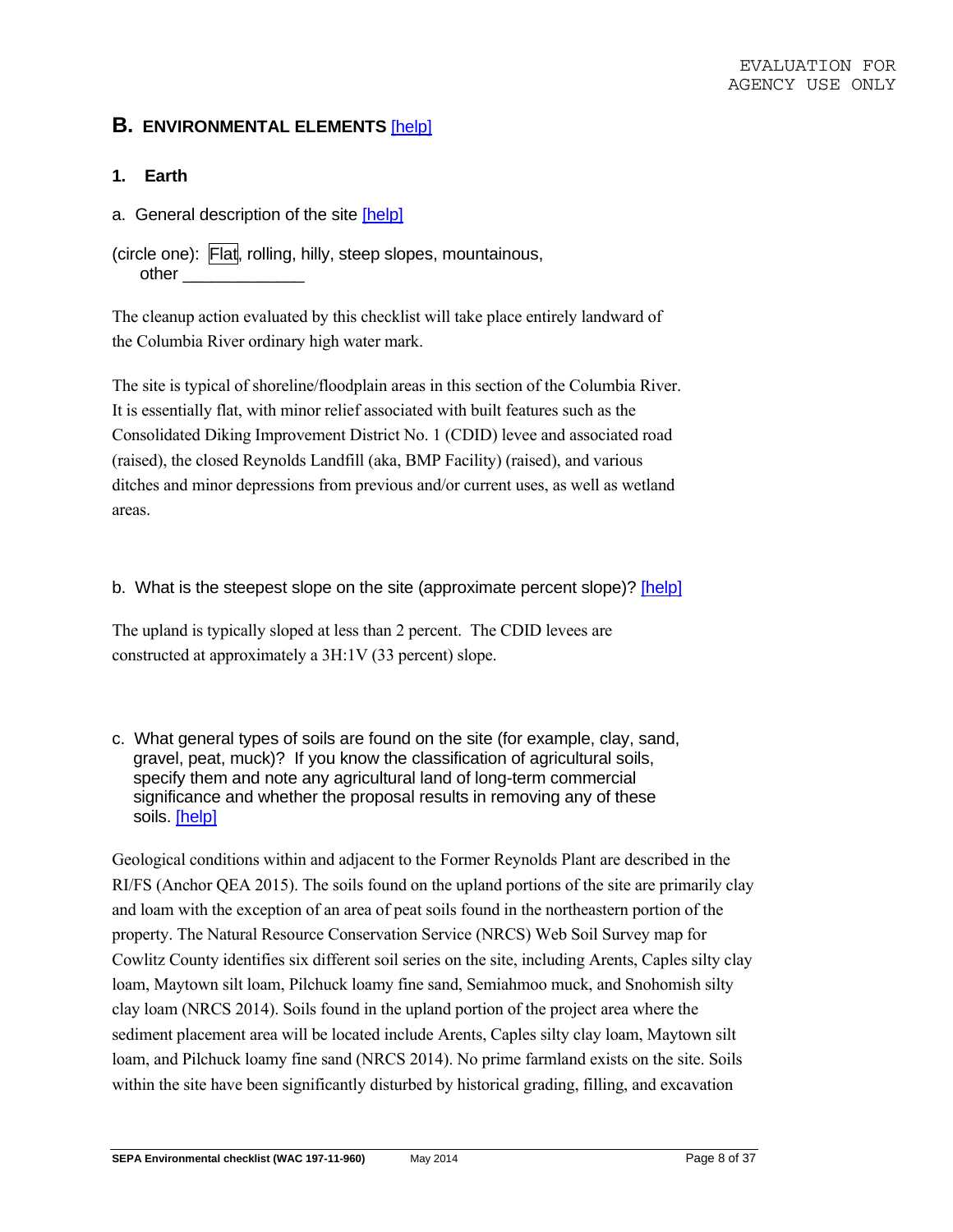activities associated with historical and current industrial activities.

d. Are there surface indications or history of unstable soils in the immediate vicinity? If so, describe. [help]

No.

e. Describe the purpose, type, total area, and approximate quantities and total affected area of any filling, excavation, and grading proposed. Indicate source of fill. [help]

Estimates of area and volume of SUs to be addressed in the cleanup action and PRBs to be constructed were developed as part of the RI/FS. The current estimate of these areas is approximately 44 acres (excluding the area of SU12 which was reviewed previously). Areas and volumes are subject to refinement during engineering design. Final volumes will be documented in the EDR.

Filling, excavation, and grading estimates for the proposed cleanup include:

- Excavation and backfill of soils as part of onsite consolidation and subsequent capping will occur over approximately 21 acres (169,800 cubic yards for SU3, 5, 8, 10 and a portion of SU2).
- Excavation of soils for off-site disposal will occur over less than 1 acre (approximately 240 cubic yards for SU9, 11, and 13).
- Fill at the SUs will include approximately 25 acres of low permeability soil caps (approximately 91,000 cubic yards) over SU1, 2, 6 and 7. In addition, approximately 118,000 cubic yards of clean fill (including combinations of standard soil/gravel fill and reactive backfill) will be placed over an area of approximately 19 acres to backfill excavated areas within SU2, 3, 4, 5, 8, 9, 10, 11, and 13.
- Excavation for vertical trenching for the PRBs will occur over less than 0.3 acre (up to approximately 4,600 cubic yards). The trench will be backfilled with the same volume of reactive media.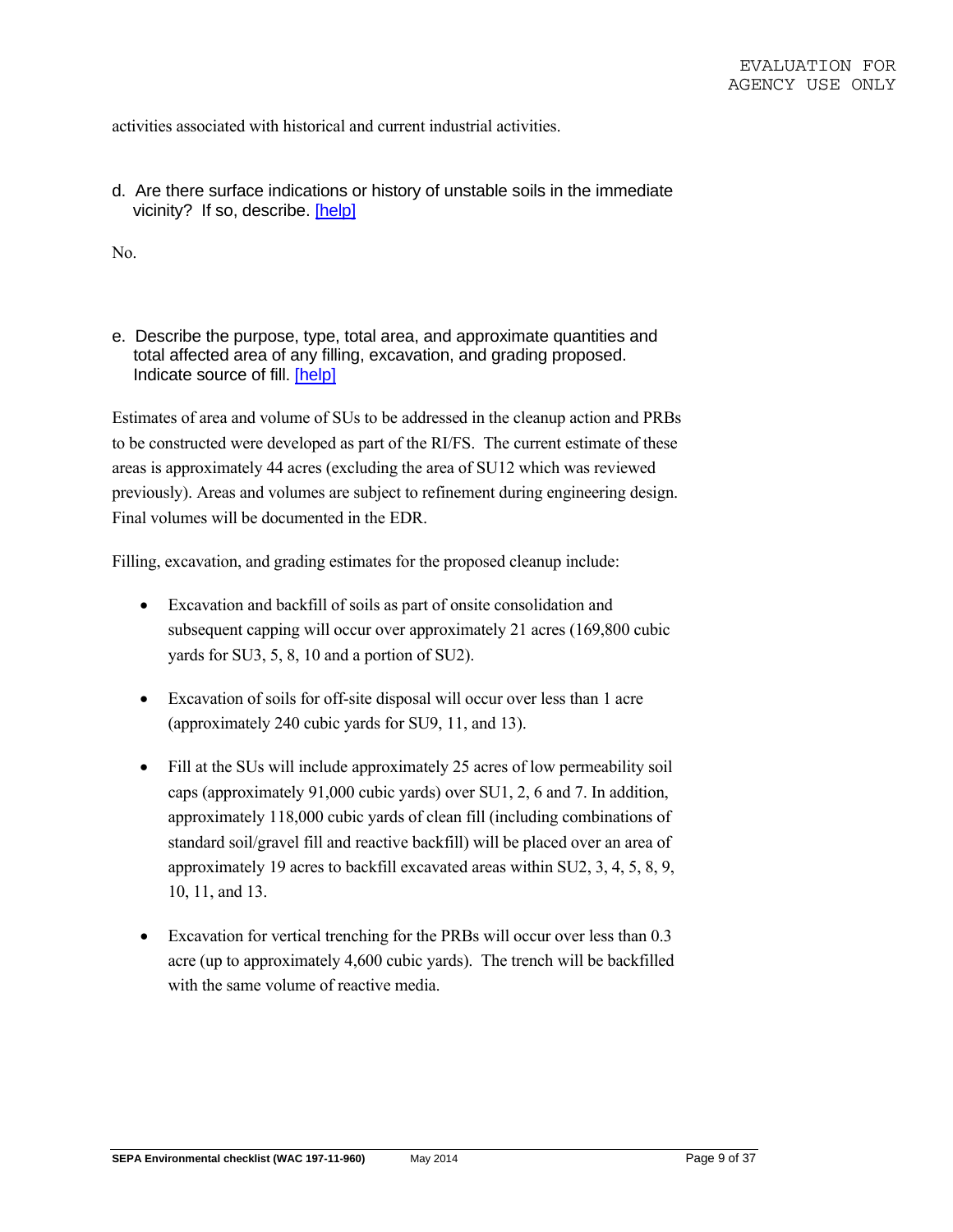f. Could erosion occur as a result of clearing, construction, or use? If so, generally describe. [help]

Erosion could occur during upland construction activities; however, best management practices (BMPs) will be employed to minimize erosion. Erosion control measures will be documented as part of the EDR and adhered to during construction activities.

g. About what percent of the site will be covered with impervious surfaces after project construction (for example, asphalt or buildings)? [help]

The cleanup action includes the placement of caps, which represents an increase of approximately 6 percent (approximately 28 acres) of impervious surface at the site.

h.Proposed measures to reduce or control erosion, or other impacts to the earth, if any: [help]

The final project engineering will include geotechnical design to document practices to achieve stability of caps and other earth work associated with the project. BMPs will be implemented to reduce and control erosion.

### **2. Air**

a. What types of emissions to the air would result from the proposal during construction, operation, and maintenance when the project is completed? If any, generally describe and give approximate quantities if known. [help]

Short-term air emissions during construction will include those from construction equipment and vehicles (e.g., exhaust from diesel and gasoline powered equipment and vehicles). Earth work will also generate emissions of fugitive dust (e.g., dust). These emissions are related to implementation of the project.

Long-term care of the cleanup action will include periodic monitoring and maintenance activities. These activities will include short-term emissions from vehicles and equipment. Maintenance activities may include earth work that would generate air emissions (e.g., exhaust from diesel and gasoline powered vehicles and equipment) and vehicles and fugitive dust emissions (e.g., dust). These emissions relate to activities on the property that will occur after the project is completed.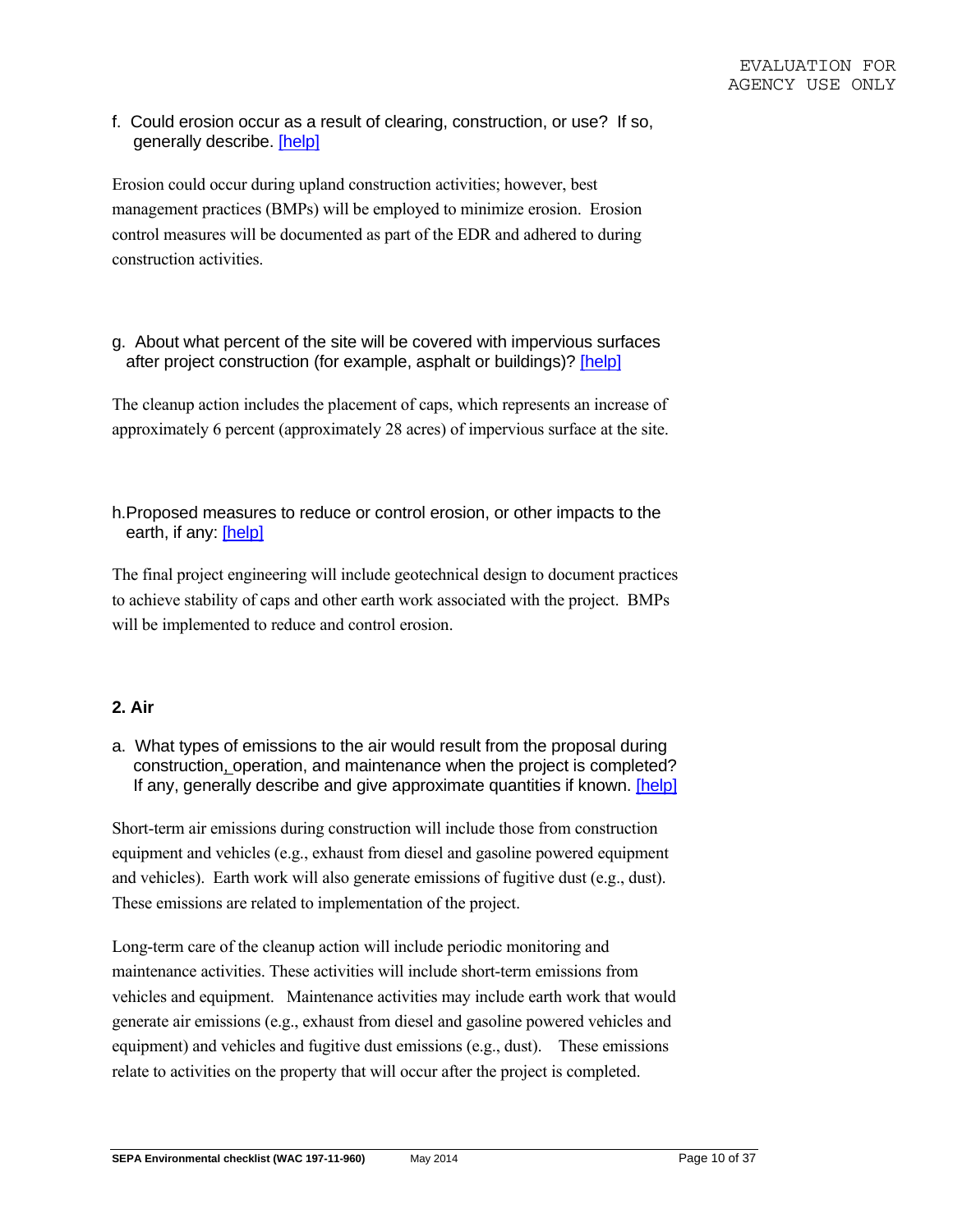Greenhouse gas emissions associated with the cleanup action, including construction and implementation of long-term monitoring and maintenance activities, are not expected to exceed 10,000 MTE/yr.

b. Are there any off-site sources of emissions or odor that may affect your proposal? If so, generally describe. [help]

The cleanup action includes the use of offsite disposal, and acquisition of clean fill materials (including low-permeability capping materials, standard sand/gravel backfill and reactive media). There will be associated transportation emissions associated with the acquisition and delivery of these materials (e.g., exhaust from diesel and gasoline powered vehicles and equipment used to procure and deliver the materials).

c. Proposed measures to reduce or control emissions or other impacts to air, if any: [help]

BMPs related to emissions control and other impacts to air will be documented as part of the EDR and adhered to during construction activities. These BMPs will address both the control of air emissions from construction equipment and vehicles (e.g., exhaust from diesel and gasoline powered equipment and vehicles) and the control of emissions of fugitive dust (e.g., dust).

#### 3. **Water**

- a. Surface Water: [help]
	- 1) Is there any surface water body on or in the immediate vicinity of the site (including year-round and seasonal streams, saltwater, lakes, ponds, wetlands)? If yes, describe type and provide names. If appropriate, state what stream or river it flows into. [help]

The project is adjacent to the Columbia River. This portion of the Columbia River is freshwater and tidally influenced.

CDID Ditches nos. 10 and 14 are adjacent to the northern and western edges of the site (see Sheet 2). These ditches were excavated by the USACE to drain both stormwater and shallow groundwater from properties within the district (CDID) and permit development within the floodplain. Groundwater and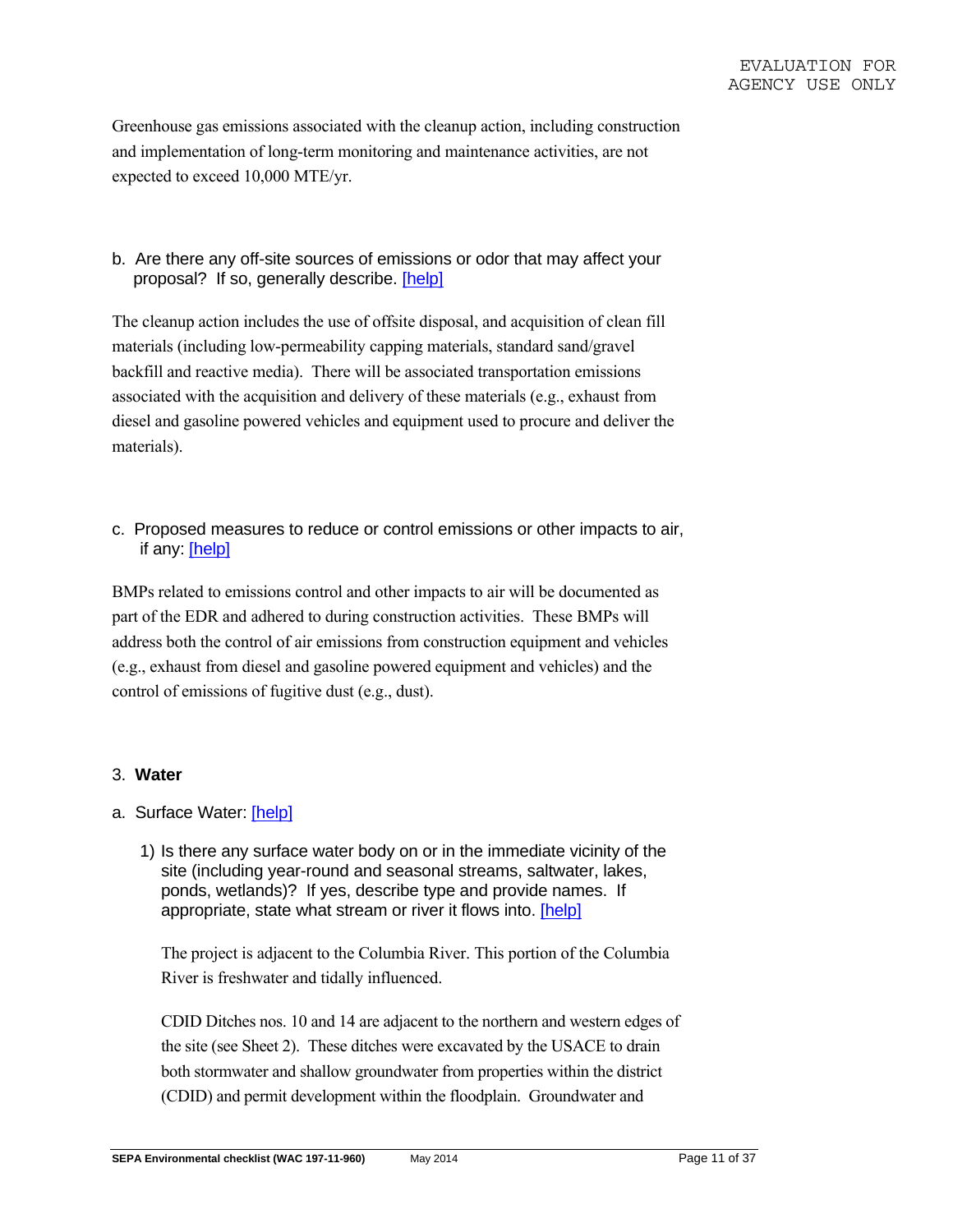stormwater are actively pumped by the CDID from the ditches to maintain water levels below those in the Columbia River. The CDID ditches are structurally isolated from Columbia River but ultimately discharge to Columbia River through a series of pump stations and gated valves. See the final RI/FS for additional information on the CDID ditches (Anchor QEA, LLC 2015)

There are also a number of wetlands and existing non-wetland ditches (conveyance and other) located on the site, see tables below. Review of on-site wetlands and existing non-wetland ditches is occurring in conjunction with the USACE.

| Parcel    | Wetland<br><b>Feature</b> | Size (ac) | <b>Cowardin Class</b> | <b>HGM Class</b> | <b>Category</b> |
|-----------|---------------------------|-----------|-----------------------|------------------|-----------------|
| 619530400 | A                         | 6.28      | <b>PFO</b>            | Depressional     | Ш               |
| 619530400 | C                         | 3.38      | PEM/FO                | Depressional     | Ш               |
| 619530400 | Υ                         | 11.22     | <b>PEM</b>            | Depressional     | Ш               |
| 619530400 | Z                         | 3.4       | PEM/SS                | Depressional     | Ш               |
| 619530400 | P <sub>2</sub>            | 2.65      | <b>PEM</b>            | Depressional     | IV              |
| 61950     | X                         | 0.44      | <b>PSS</b>            | Riverine         | Ш               |
| 61953     | D                         | 5.43      | <b>PSS</b>            | Depressional     | Ш               |
| 61953     | E                         | 9.43      | <b>PEM</b>            | Depressional     | Ш               |
| 61953     | F                         | 0.45      | <b>PEM</b>            | Depressional     | Ш               |
| 61953     | G                         | 2.6       | <b>PSS</b>            | Depressional     | Ш               |
| 61953     | н                         | 0.24      | <b>PEM</b>            | Depressional     | Ш               |

SU12 is located in the Columbia River. Remediation at SU12 has already undergone SEPA review (see response A.9).

| <b>Parcel</b> | Non-wetland Ditches*   | <b>Feature Type</b>           |  |  |
|---------------|------------------------|-------------------------------|--|--|
| 619530400     | SC01 through SC16      | stormwater conveyance ditches |  |  |
| 619530400     | 11                     | interception ditch            |  |  |
| 61950         | no features delineated |                               |  |  |
| 61953         | CD01 through CD04      | stormwater conveyance ditches |  |  |
| 61953         | CR01 through CR03, P01 | Cryolite area ditches         |  |  |

\*Non-wetland ditch identifiers are not shown in Sheets 1 through 4, but will be

identified individually during permitting.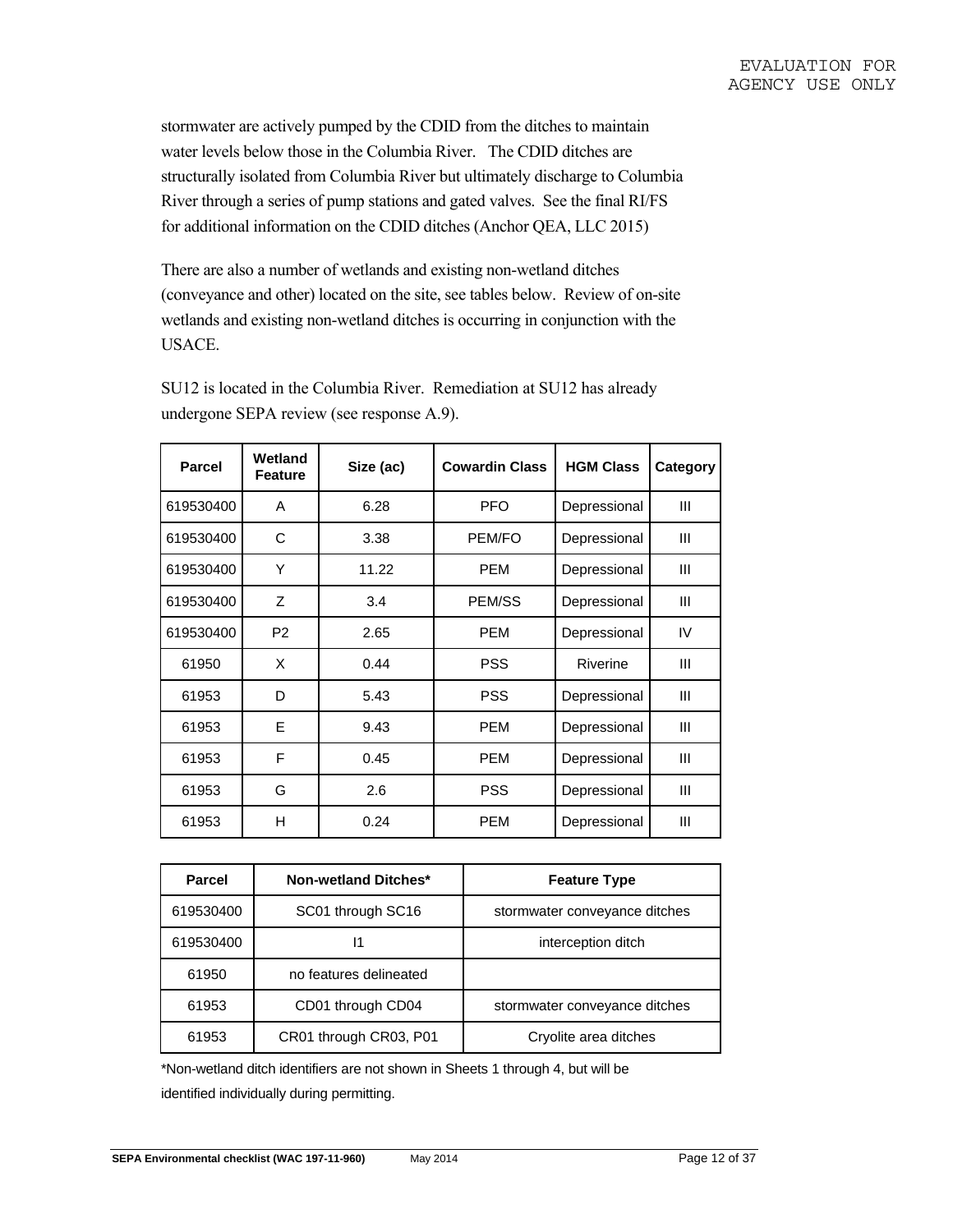2) Will the project require any work over, in, or adjacent to (within 200 feet) the described waters? If yes, please describe and attach available plans. [help]

For the cleanup actions addressed in this checklist, areas of SU2 and SU10 are within 200 feet of the Columbia River. SU2 is located on the landward side of the levee. SU10 is located approximately 100 feet landward from the ordinary high water line.

The draft CAP provides a preliminary layout for cleanup actions (draft CAP Figure 2-1). The layout for the cleanup actions will be refined during the Engineering and Design phase of the MTCA process, which may reduce the scope of work over, in, or adjacent to wetlands and existing non-wetland ditches. Based on the preliminary layout in the draft CAP, potential impacts to wetland, wetland buffers, and existing non-wetland ditches are as follows (see Sheets 3 and 4).

Cleanup actions at SU1, SU2, SU3, SU9, SU11, and SU 13 are not expected to impact wetlands, wetland buffers, or existing non-wetland ditches. Refinements to the preliminary layout for SU2 may necessitate a small amount (well under 1 acre) of temporary and/or permanent fill in an existing non-wetland ditch (SC11) feature.

Cleanup actions at SU4 and SU5 are not expected to impact wetlands or wetland buffers. The 3 ditches comprising SU4 are existing non-wetland ditches (Cryolite area ditches CD01, CD02, CD03). SU5 includes another non-wetland ditch, Cryolite area ditch P01. The Cleanup Action will fill all four ditches to surface grade, comprising a small amount of fill (less than 1 acre). These ditches are not part of the conveyance network. Cleanup (removal) of contaminated soils from these ditches occurred in 2008.

Cleanup actions at SU6 are expected to impact wetlands and wetland buffers. SU6 overlaps with Wetland F, and the cleanup action will fill a very small amount (anticipated less than 0.1 acre, pending final design) of that wetland. Construction also will also affect approximately 1.6 acre of buffer during construction (buffer for Wetlands F, G, and H), but effects of this will be temporary. Conditions (grass and forb vegetation) and function of the wetland buffer will be similar pre- and post-construction. Non-wetland ditches CD03 and CD04 are directly adjacent to SU6. Due to proximity to SU6, it is possible that additional capping material could be accidently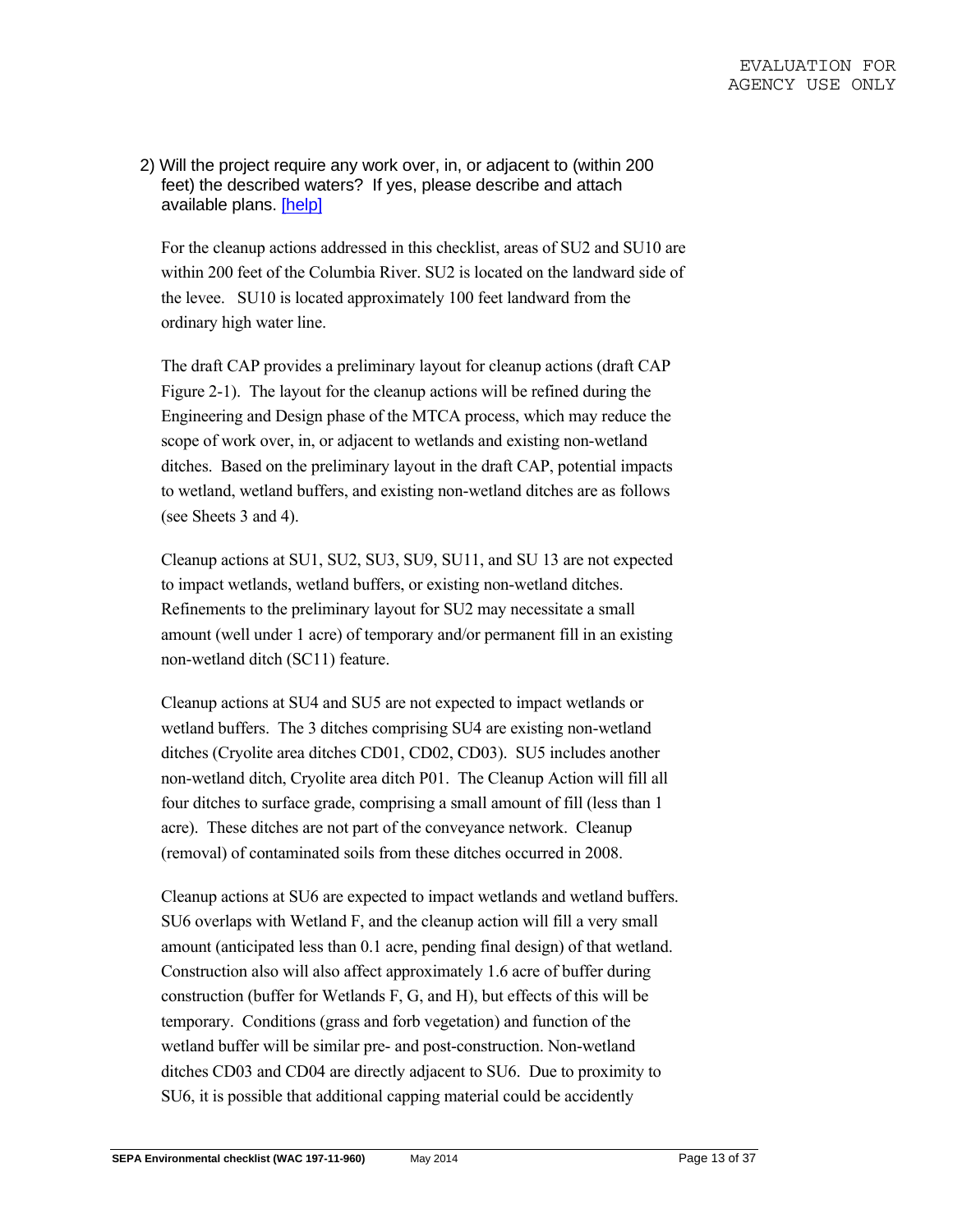discharged to the ditches during construction outside of the final cap footprint. Should this happen, material would be removed, and any effects to the ditches and their function would be temporary.

Cleanup actions at SU7 are not expected to impact wetlands, but will affect wetland buffers (Wetland D and F). Construction will affect a small amount (less than 1 acre, pending final design), but effects of this will be temporary. Conditions (grass and forb vegetation) and function of the wetland buffer will be similar pre- and post-construction. Non-wetland ditches CD02 and CD01 are directly adjacent to SU7. Similar temporary impacts to those described for CD03 and CD04 could occur (accidental discharge of capping material).

Cleanup actions at SU8 are expected to impact wetlands and wetland buffers (Wetland G). SU8 overlaps with Wetland G, and the Cleanup Action will fill a very small amount (anticipated less than 0.1 acre, pending final design) of that wetland. Construction will affect approximately less than 1 acre of buffer during construction, but this will be temporary. Conditions (grass and forb vegetation) and function of the wetland buffer will be similar pre- and postconstruction.

Based on the current design, Cleanup actions at SU10 are not expected to impact wetlands or existing non-wetland ditches, but will affect wetland buffers (Wetland X). Construction will affect a small amount (less than 1 acre, pending final design), but this will be temporary. Conditions (grass and forb vegetation) and function of the wetland buffer will be similar pre- and post-construction. However, SU10 is in close proximity with an unsurveyed area called the Dredged Material Storage area. Refinements to the preliminary layout for SU10 may necessitate a small amount (well under 1 acre) of temporary and/or permanent fill in this feature.

Cleanup actions associated with the installation of PRBs are expected to impact wetland buffers, but at a much smaller scale than at the SUs. The northern PRB overlaps with the Wetland Y buffer. Construction could include trenching and then backfilling reactive media within a very small area of wetland buffer (less than 0.1 acre, pending final design). These effects will be temporary, with conditions and functions similar pre- and postconstruction. Non-wetland ditch SC11 is in close proximity to the southern PRB; similar temporary impacts to those described for other ditches in close proximity to capping could occur. Refinements to the preliminary layout for the southern PRB may necessitate a small amount (well under 1 acre) of temporary and/or permanent fill in this feature.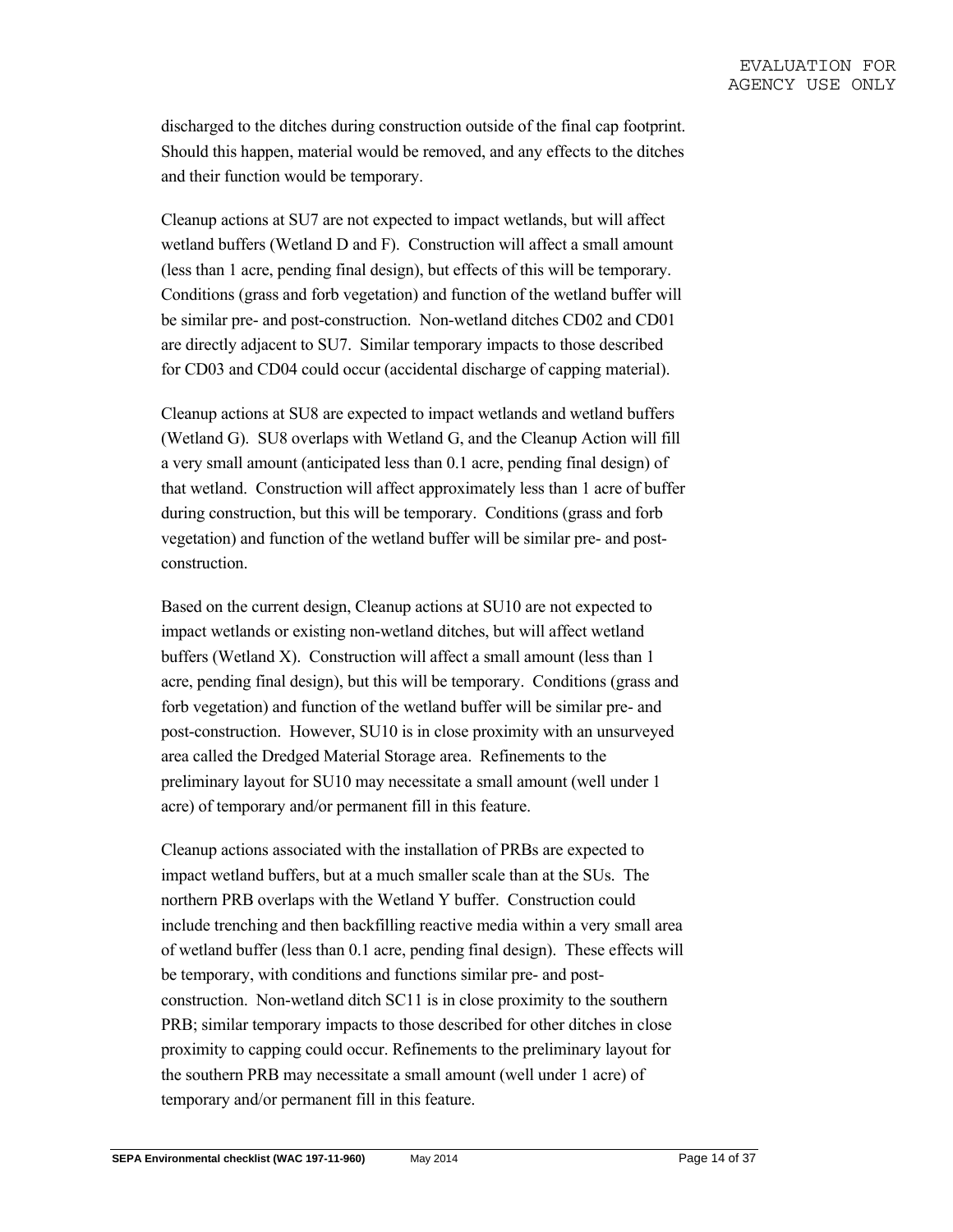Cleanup actions at the both of the PRBs will occur within 200 feet of CDID Ditch 14, but there will be no actions within the ditch itself. This will include trenching and backfilling as described in the previous paragraph.

3) Estimate the amount of fill and dredge material that would be placed in or removed from surface water or wetlands and indicate the area of the site that would be affected. Indicate the source of fill material. [help]

Work associated with the remediation of sediments within SU12 will include dredge and fill work within the Columbia River. This work was previously reviewed in 2014 at the time the work was authorized by Ecology as an interim action under an amendment to MTCA Agreed Order DE-8940. Refer to the answer to question No. 9 for additional information.

For cleanup actions addressed in this checklist, no fill or dredge material will be placed in or removed from the Columbia River, or CDID Ditches 14 and 10.

The draft CAP provides a preliminary layout for cleanup actions. The layout for the cleanup actions will be refined during the Engineering and Design phase of the MTCA process, which may influence fill and excavation material volumes that will be placed in or removed from surface water (existing nonwetland ditches) or wetland areas.

Cleanup actions at SU1, SU2, SU3, SU7, SU9, SU10, SU11, SU13, and the two PRBs are not expected to result in permanent fill to wetlands or existing non-wetland ditches.

Cleanup actions at SU4 and SU5 will fill the four existing non-wetland ditches(less than 1 acre, pending final design), requiring approximately 976 cubic yards of material.

Cleanup actions at SU6 will fill a very small area (less than 0.1 acre, pending final design) of existing wetland, requiring approximately 107 cubic yards of material.

Cleanup actions at SU8 will fill a very small area (less than 0.1 acre, pending final design) of existing wetland, requiring approximately 26 cubic yards of material.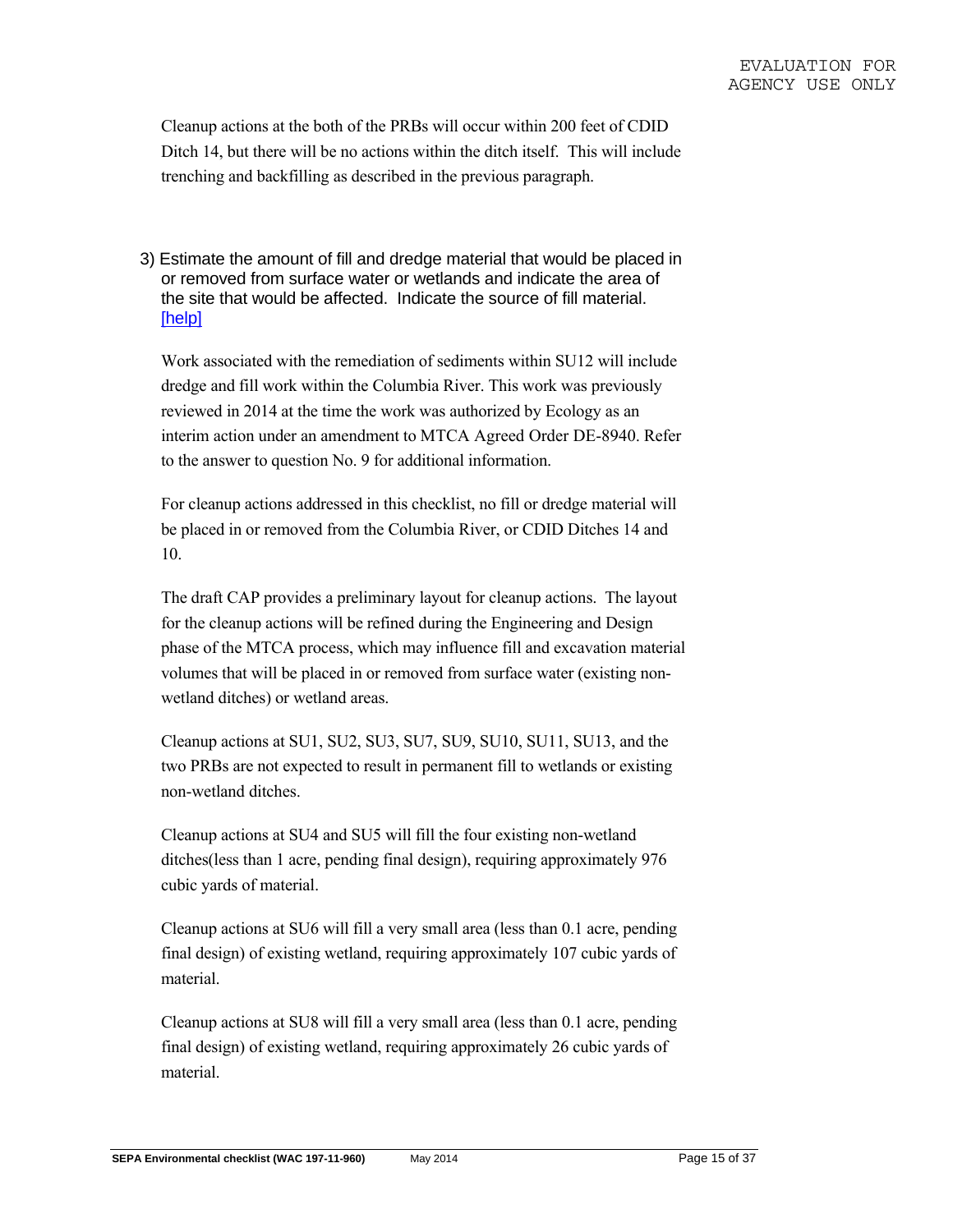Existing non-wetland ditches CD01 through 04 and also SC11 are in close proximity to proposed capping and/or PRB installation activities. It is possible that capping material could be accidently discharged to the ditches during construction. Should this happen, material would be removed, and any effects to the features and their function would be temporary.

Refinements to the preliminary layout for SU10 may necessitate a small amount (well under 1 acre) of temporary and/or permanent fill in the unsurveyed area known as the Dredged Material Storage Area. Similarly, the cleanup of SU2, and the construction of the southern PRB may impact the adjacent ditch, SC11

4) Will the proposal require surface water withdrawals or diversions? Give general description, purpose, and approximate quantities if known. [help]

No.

5) Does the proposal lie within a 100-year floodplain? If so, note location on the site plan. [help]

For the cleanup actions addressed in this checklist, work associated with SU10 will occur within a 100-year floodplain and everything else is the landward side of the levee. According to the Federal Emergency Management Agency (FEMA) Cowlitz County Flood Insurance Rate Maps (FIRMs) the Columbia River, waterward of the levee (aka CDID No. 1 dike) that runs parallel to the shoreline, is documented as an A4-rated floodplain (FEMA 1993). Floodplains rated A1 through A99 are areas of 100-year flood, and base elevations and flood hazard factors are already determined in these areas (FEMA 1993).

6) Does the proposal involve any discharges of waste materials to surface waters? If so, describe the type of waste and anticipated volume of discharge. [help]

The former Reynolds Plant is covered by NPDES Permit No. WA000008-6. The NPDES permit for the Site was issued when the former Reynolds Plant was an operating smelter. Ecology is in the process of revising this permit to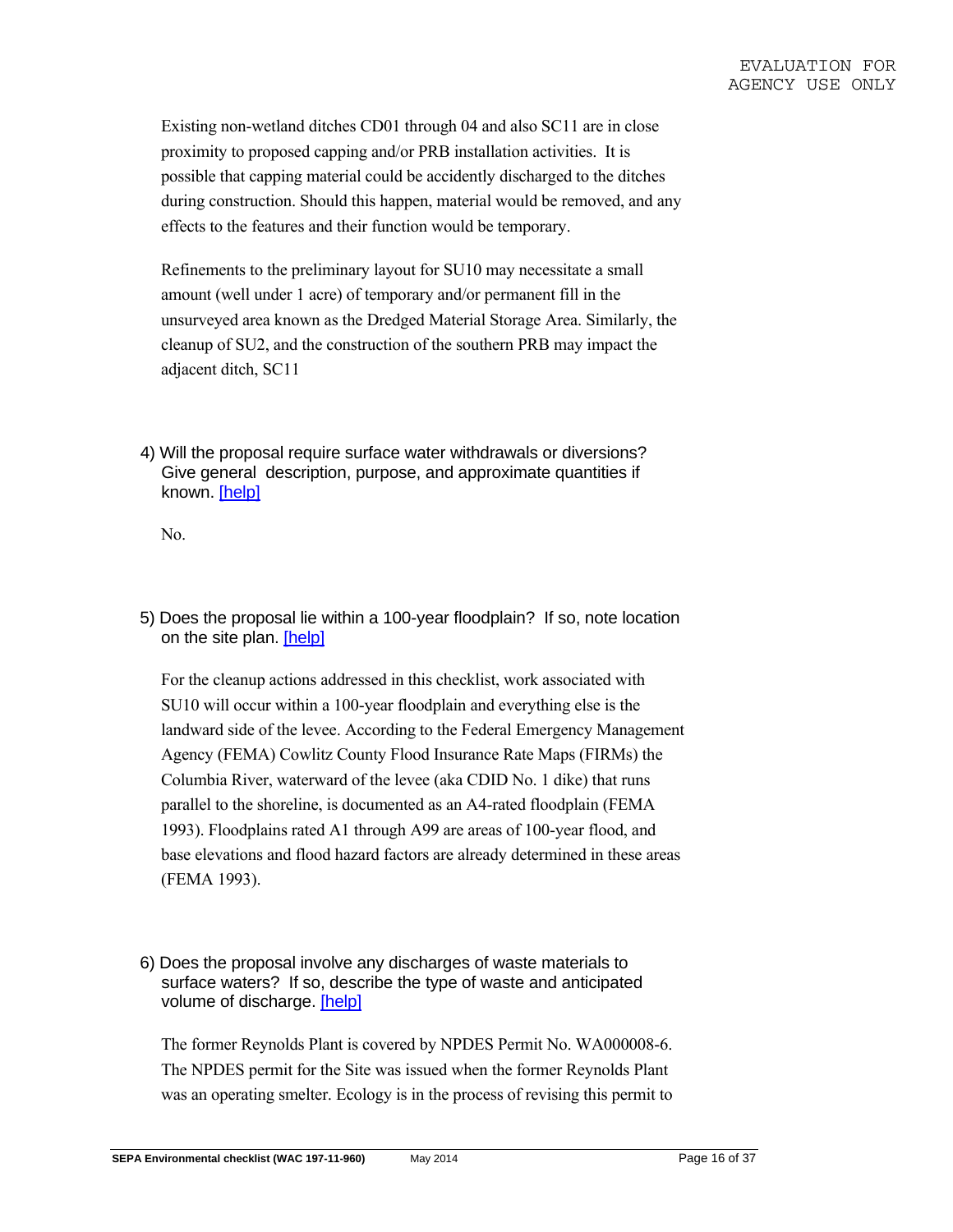reflect activities conducted at the site, including discharges from the planned cleanup activities. Once ready, the proposed update to the permit will be made available to the public for review and comment prior to being issued.

Future cleanup-related waters generated requiring specific management, such as construction waters and remediation waters accessed from the shallow water bearing zone underlying the Site (isolated by the upper alluvium), will be managed in compliance with the Site's NPDES permit (and updates to that permit) using the on-site wastewater and stormwater management facilities. A plan for management of remediation waters will be included in the EDR. To the extent estimable, types and volumes of wastewater discharges will be provided in in the EDR.

Remediation at SU12 has already undergone SEPA review (see response A.9), the following information is provided for context. Waters generated during upland placement will be managed according to the Ecology approved EDR for the Interim Action (Anchor QEA 2014b).

#### b. Ground Water:

1) Will groundwater be withdrawn from a well for drinking water or other purposes? If so, give a general description of the well, proposed uses and approximate quantities withdrawn from the well. Will water be discharged to groundwater? Give general description, purpose, and approximate quantities if known. [help]

The site has nine deep water wells used for process and production water. This well water will be used during construction, if needed, for dust suppression.

Earthwork associated with the cleanup action may include temporary dewatering activities including potential extraction from temporary wells, sumps or other collection methods. If applicable, dewatering methods will be documented in the EDR.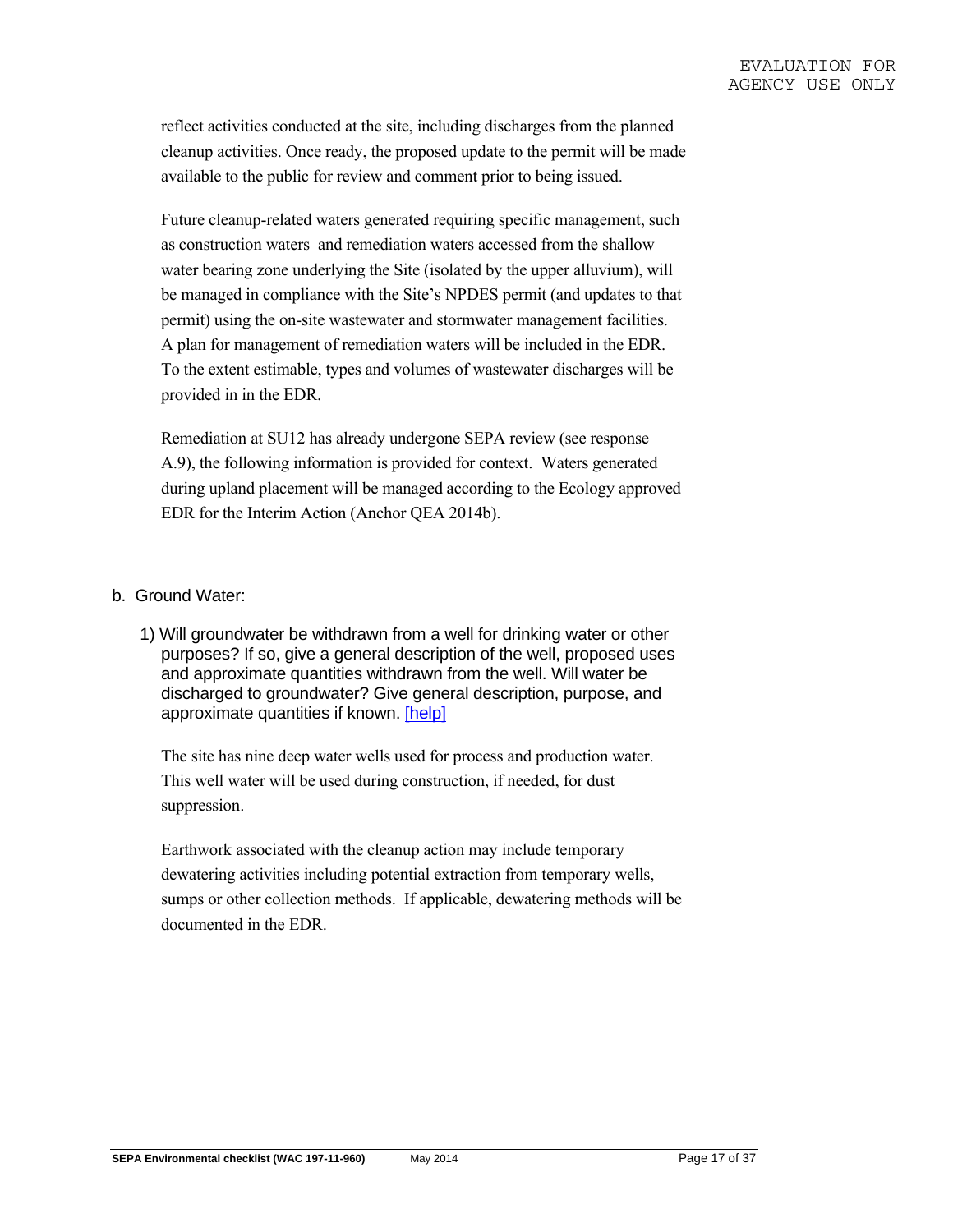2) Describe waste material that will be discharged into the ground from septic tanks or other sources, if any (for example: Domestic sewage; industrial, containing the following chemicals. . . ; agricultural; etc.). Describe the general size of the system, the number of such systems, the number of houses to be served (if applicable), or the number of animals or humans the system(s) are expected to serve. [help]

The cleanup action includes consolidation and capping of contaminated soils and fill deposits using methods specified by Ecology. Consolidation and capping areas are defined in the draft CAP. These areas will be covered with a low-permeability cap to minimize infiltration and protect groundwater.

Remediation at SU12 has already undergone SEPA review (see response A.9), the following information is provided for context. Dredged material may be placed on a landfill within containment for beneficial reuse as a component of a landfill cap in the final cleanup action.

- c. Water runoff (including stormwater):
	- 1) Describe the source of runoff (including storm water) and method of collection and disposal, if any (include quantities, if known). Where will this water flow? Will this water flow into other waters? If so, describe. [help]

The project includes 25 acres of low-permeability caps. The caps will prevent stormwater from coming into contact with the underlying material. Surface water runoff will be collected and managed in compliance with NPDES Permit No. WA 000008-6.

Contact stormwater generated during construction activities will be managed as cleanup-related water as described in Response B.3.a.6.

## 2) Could waste materials enter ground or surface waters? If so, generally describe. [help]

The cleanup action includes consolidation and capping of contaminated soils and fill deposits using methods specified by Ecology. Consolidation and capping areas are defined in the draft CAP. These areas will be covered with a low-permeability cap to minimize infiltration and protect groundwater.

Remediation at SU12 has already undergone SEPA review (see response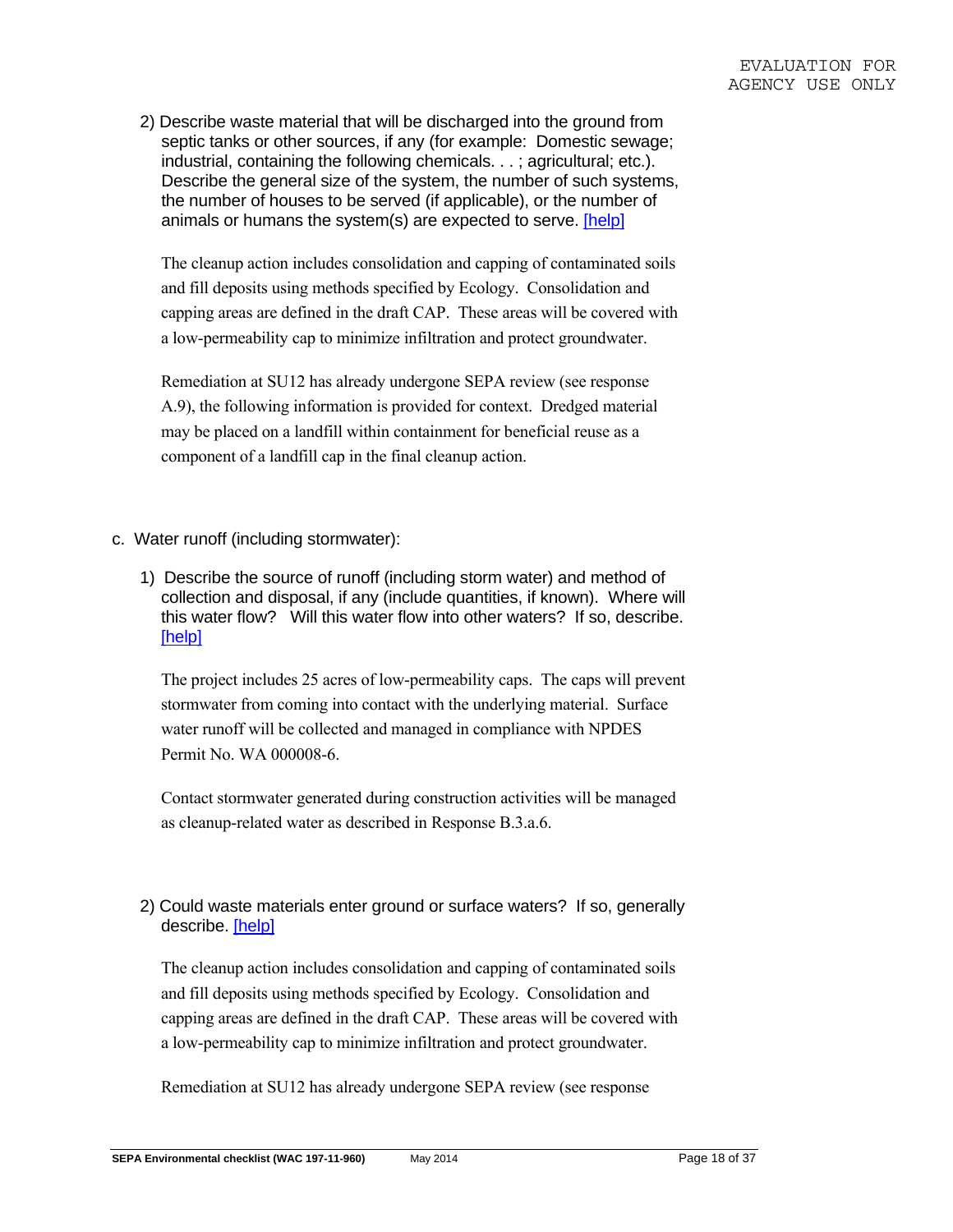A.9), the following information is provided for context. It is unlikely that waste materials would enter surface waters from the site. Risks of spills during construction would be managed through BMPs as described in Attachment A of the Site Unit 12 Work Plan (Anchor QEA 2015). The chemical constituents present in the dredged sediments are similar in type and concentration to those in soils and fill underlying the sediment placement area (if materials are not disposed off-site). The sediment placement area is located above the elevation of groundwater. The dredged materials are to be covered with a temporary synthetic material until implementation of the final upland cleanup action.

3) Does the proposal alter or otherwise affect drainage patterns in the vicinity of the site? If so, describe.

No, the project does not affect drainage patterns offsite.

d. Proposed measures to reduce or control surface, ground, and runoff water, and drainage pattern impacts, if any:

BMPs will be implemented to avoid or minimize adverse impacts to the surface, ground, and runoff water during cleanup action activities. Specific BMPs will be documented as part of the EDR , and adhered to during construction activities.

Management of remediation waters is described in Response B.3.a.6.

### 4. **Plants** [help]

- a. Check the types of vegetation found on the site: [help]
	- $X$  deciduous tree: alder, maple, aspen, other: cottonwood, Oregon ash
		- evergreen tree: fir, cedar, pine, other
	- X\_shrubs
	- \_\_X\_ grass
	- \_\_\_\_ pasture
	- \_\_\_\_ crop or grain
	- \_\_\_\_ Orchards, vineyards or other permanent crops.
	- $\_X$  wet soil plants: cattail, buttercup, bullrush, skunk cabbage, other: rush, sedge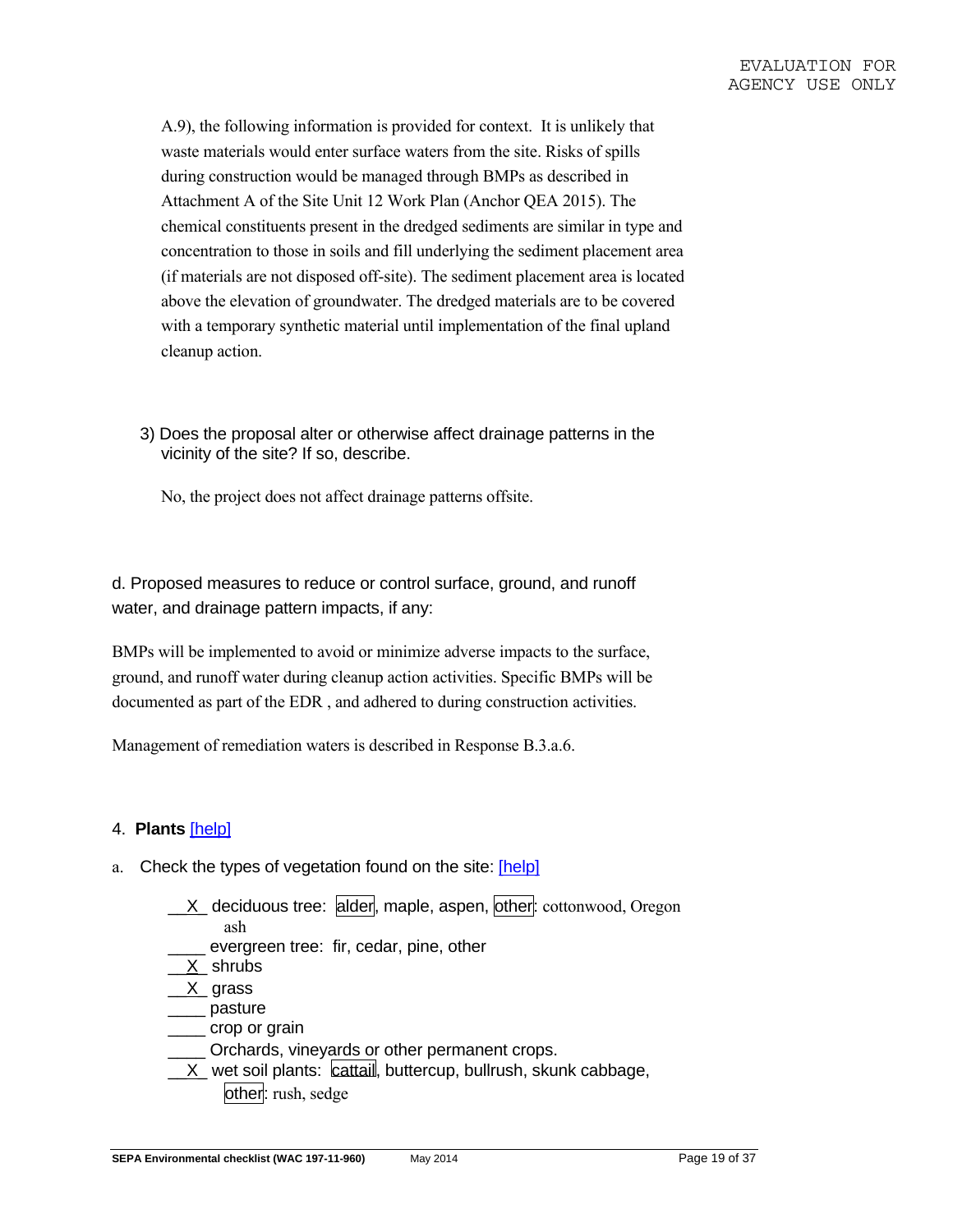\_\_\_\_water plants: water lily, eelgrass, milfoil, other \_\_\_\_other types of vegetation

The vast majority of the site (approximately 80 percent) is comprised of paved surfaces, buildings, and unvegetated surfaces, or areas of upland grasses and forbes. Much of the upland grass and forb areas have been previously altered through grading, filling, or other development. The remainder of the site is comprised of (in decreasing order) wetland, surface water/stormwater ditches, and upland forest and scrub-shrub areas.

Vegetation in the wetlands is dominated by emergent species, with smaller component of shrub-scrub and tree species. Non-native species including reed canary grass and Himalayan blackberry are present; reed canary grass is dominant in much of the wetland area.

#### b. What kind and amount of vegetation will be removed or altered? [help]

The SUs comprise approximately 44 acres. Conservatively estimated, up to 80 percent of this is currently vegetated, mostly consisting of grasses and forbs in disturbed areas. These areas will be altered during cleanup actions. After cleanup, SU3, 5, and 9 will be gravel surface, and the remainder of the SUs will be hydroseeded or left as unvegetated general fill, typically consistent with both the existing condition and the existing use in the area. There may be a small (anticipated to be a few acres) increase in unvegetated area, depending on the final surface treatments. Small areas of woody or shrub vegetation may be removed, most likely to include in the PRBs footprints, along the north margin of SU2, south margin of SU10, and where woody or shrub vegetation exists in SU6.

### c. List threatened and endangered species known to be on or near the site. [help]

No threatened, endangered, rare, or imperiled plant species are documented to occur on or near the site according to the WDNR Natural Heritage Program (NHP) Geographic Information System (GIS) database (WDNR 2014, current June 2015). The U.S. Fish and Wildlife Service (USFWS) identifies Nelson's checkermallow (*Sidalcea nelsoniana*) to occur within Cowlitz County, but the site does not contain the appropriate habitat for the species nor is it documented to occur on site via the WDNR NHP database.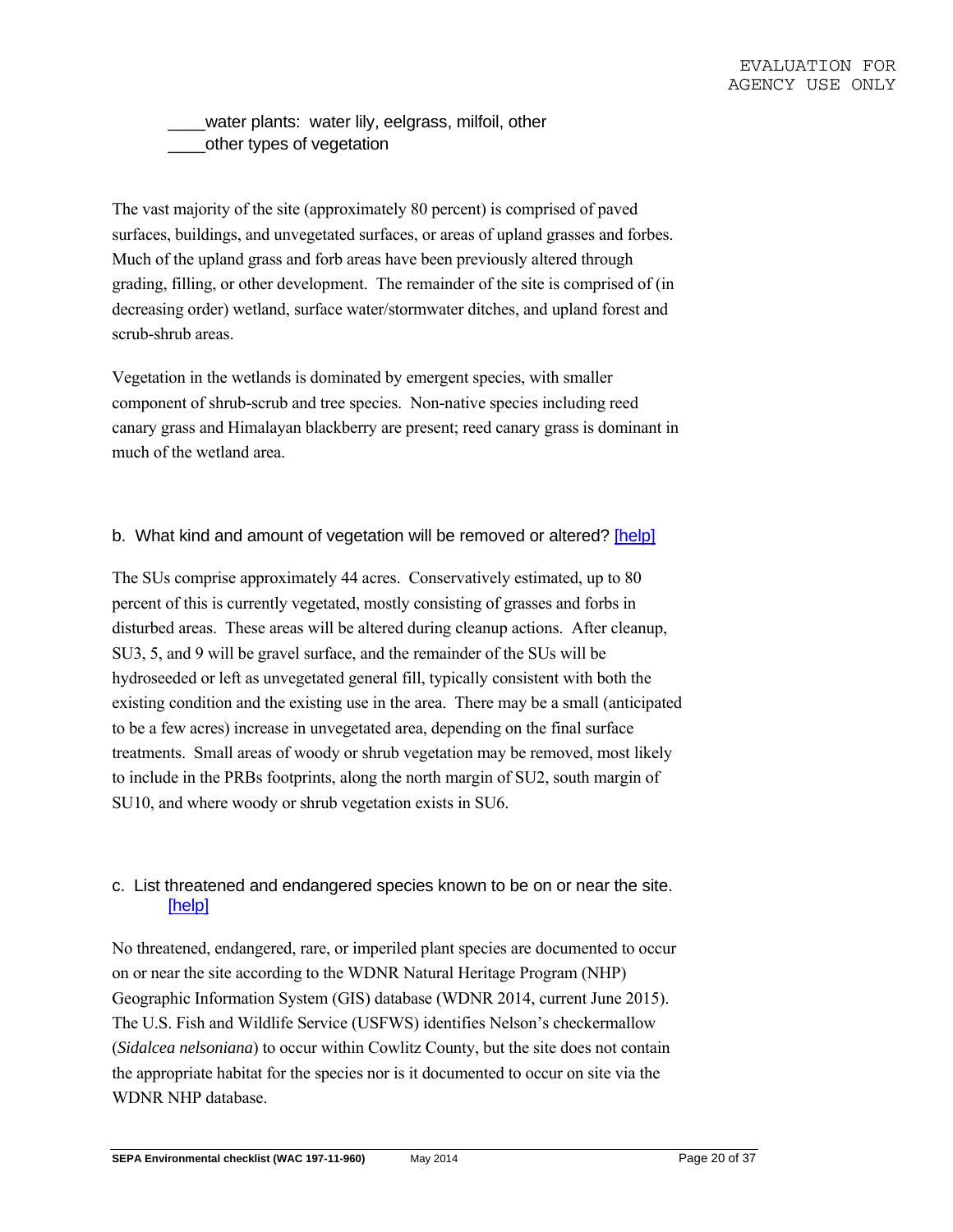d. Proposed landscaping, use of native plants, or other measures to preserve or enhance vegetation on the site, if any: [help]

The project includes areas where vegetation will be disturbed or new surfaces created (i.e., cap covers). Any restoration, re-vegetation or landscaping of these areas will be documented in the EDR.

e. List all noxious weeds and invasive species known to be on or near the site.

The noxious weeds and invasive species observed on or near the site consist of those species typically found on developed industrial areas in and around Longview, WA. The following noxious weeds and invasive plant species have been observed on or near the site: Scotch broom (*Cytisus scoparius),* Canada thistle (*Cirsium arvense*), bull thistle (*Cirsium vulgare*), English ivy (*Hedera helix*), policeman's helmet (*Impatiens glandulifera*), reed canarygrass (*Phalaris arundinacea*), Himalayan blackberry (*Rubus bifrons*), common tansy (*Tanacetum vulgare*), cattail (*Typha* spp.), and false indigo bush (*Amorpha fruticosa*)*.*

### 5. **Animals**

- a. List any birds and other animals which have been observed on or near the site or are known to be on or near the site. Examples include: [help]
	- $X$  birds: hawk, heron, eagle, songbirds, other: waterfowl, shorebirds, corvids, osprey
	- $X$  mammals: deer, bear, elk, beaver, other: harbor seal, California sea lion, Steller sea lion, small upland mammals
	- $X$  fish: bass, salmon, trout, herring, shellfish, other: steelhead, eulachon, white sturgeon, green sturgeon, walleye, northern pikeminnow, river lamprey, Pacific lamprey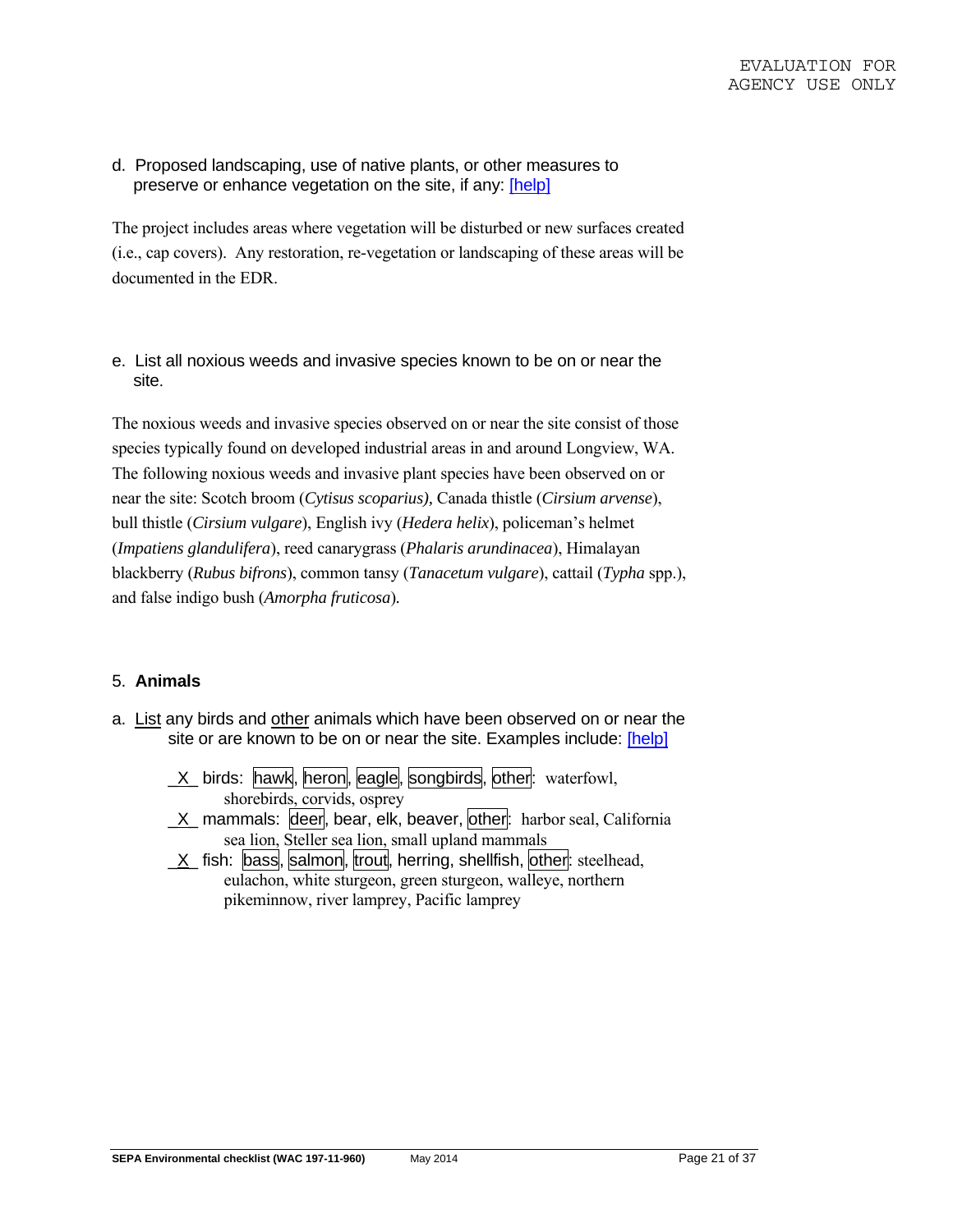#### b. List any threatened and endangered species known to be on or near the site. [help]

| Species, ESU/DPS if applicable                                                       | <b>Federal Status</b> | <b>Critical</b><br><b>Habitat</b><br><b>Designated</b> | <b>Critical</b><br>Habitat<br>in Action<br><b>Areas</b> |
|--------------------------------------------------------------------------------------|-----------------------|--------------------------------------------------------|---------------------------------------------------------|
| Chinook salmon (Oncorhynchus tshawytscha)                                            |                       |                                                        |                                                         |
| Snake River fall ESU                                                                 | threatened            | yes                                                    | yes                                                     |
| Snake River spring/summer ESU                                                        | threatened            | yes                                                    | yes                                                     |
| Upper Columbia River spring ESU                                                      | endangered            | yes                                                    | yes                                                     |
| Lower Columbia River ESU                                                             | threatened            | yes                                                    | yes                                                     |
| <b>Upper Willamette River ESU</b>                                                    | threatened            | yes                                                    | yes                                                     |
| Coho salmon (O. kisutch)                                                             |                       |                                                        |                                                         |
| Lower Columbia River ESU                                                             | threatened            | no                                                     | yes <sup>1</sup>                                        |
| Chum salmon (O. keta)                                                                |                       |                                                        |                                                         |
| Columbia River ESU                                                                   | threatened            | yes                                                    | yes                                                     |
| Sockeye salmon (O. nerka)                                                            |                       |                                                        |                                                         |
| <b>Snake River ESU</b>                                                               | endangered            | yes                                                    | yes                                                     |
| Steelhead trout (O. mykiss)                                                          |                       |                                                        |                                                         |
| <b>Snake River DPS</b>                                                               | threatened            | yes                                                    | yes                                                     |
| Upper Columbia River DPS                                                             | endangered            | yes                                                    | yes                                                     |
| Middle Columbia River DPS                                                            | threatened            | yes                                                    | yes                                                     |
| Lower Columbia River DPS                                                             | threatened            | yes                                                    | yes                                                     |
| <b>Upper Willamette River DPS</b>                                                    | threatened            | yes                                                    | yes                                                     |
| <b>Bull trout (Salvelinus confluentus)</b>                                           | threatened            |                                                        |                                                         |
| Columbia River DPS                                                                   | threatened            | yes                                                    | yes                                                     |
| <b>Other species</b>                                                                 |                       |                                                        |                                                         |
| Eulachon (Thaelichthys pacificus), southern DPS                                      | threatened            | yes                                                    | yes                                                     |
| Green sturgeon (Acipenser medirostris), southern<br><b>DPS</b>                       | threatened            | yes                                                    | no                                                      |
| Streaked horned lark (Eremophila alpestris<br>strigata)                              | threatened            | yes                                                    | no                                                      |
| Yellow-billed cuckoo (Coccyzus amercanus),<br>western DPS                            | threatened            | proposed <sup>2</sup>                                  | no                                                      |
| Columbian white-tailed deer (Odocoileus<br>virginianus leucurus), Columbia River DPS | endangered            | no                                                     | n/a                                                     |

<sup>1</sup> Critical habitat for coho was proposed in January 2013; a final decision to designate critical habitat is

anticipated at any time. 2 Critical habitat for western yellow-billed cuckoo was proposed in August 2014, but does not include critical habitat units in Washington or Oregon

Species and critical habitat listings for the streaked horned lark were finalized in October 2013, and the western Distinct Population Segment (DPS) of the yellowbilled cuckoo was listed in October 2014. Despite the developed nature of the site and surrounding areas and lack of suitable habitat, streaked horned larks and yellow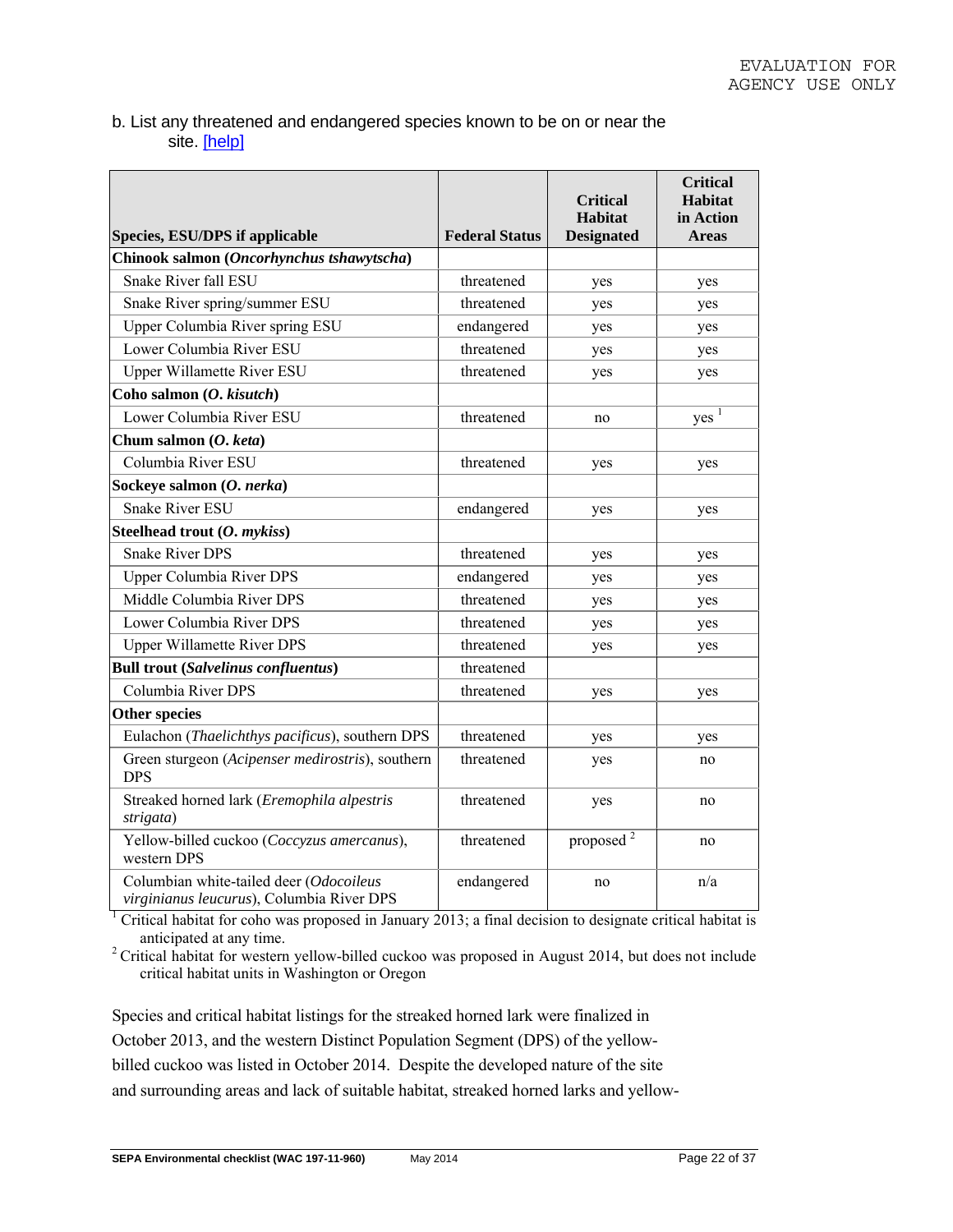billed cuckoo are included in this table because of the recentness of these listings.

#### c. Is the site part of a migration route? If so, explain. [help]

Yes. The site is also within the Pacific Flyway for migrating waterfowl.

Adjacent to the site, all anadromous Columbia River salmonids migrate through the lower Columbia River en route to the Pacific Ocean. The peak of juvenile salmonid migration through the lower Columbia River primarily occurs in late spring and early summer. Eulachon migrate up the lower Columbia River in winter-early spring to spawn. California sea lion, Steller sea lion and to a lesser degree harbor seal migrate past the site up to Bonneville Dam to feed on salmon and sturgeon in winter/spring.

#### d. Proposed measures to preserve or enhance wildlife, if any: [help]

Objectives of the cleanup action include protection of terrestrial, aquatic, and benthic ecological receptors, which include wildlife. The cleanup action will remove, isolate, and/or remediate known contaminants on the site, which may benefit wildlife both on and off the site. Further, the BMPs and conservation measures (see Response B.3.d,) minimize potential for construction-related impacts such as unanticipated discharges from equipment.

#### e. List any invasive animal species known to be on or near the site.

There are no documented occurrences of aquatic invasive species (as defined by WDFW, http://wdfw.wa.gov/ais/species.html) on or near the site.

#### 6. **Energy and natural resources**

a. What kinds of energy (electric, natural gas, oil, wood stove, solar) will be used to meet the completed project's energy needs? Describe whether it will be used for heating, manufacturing, etc. [help]

The completed cleanup action will not have on-going energy needs. Electricity, natural gas, gasoline, and diesel will continue to be used on site.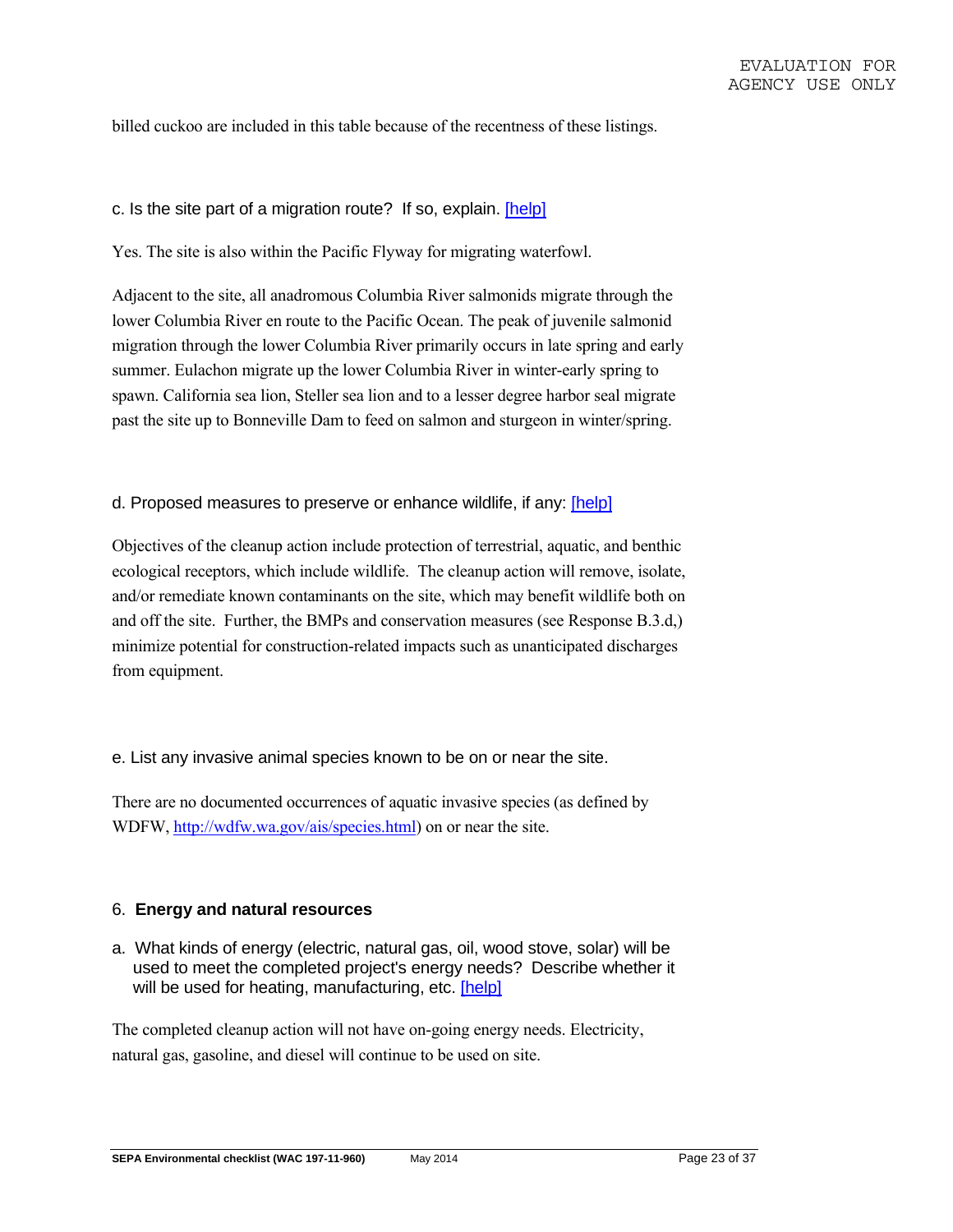b. Would your project affect the potential use of solar energy by adjacent properties? If so, generally describe. [help]

No.

c. What kinds of energy conservation features are included in the plans of this proposal? List other proposed measures to reduce or control energy impacts, if any: [help]

The cleanup action includes the use of onsite consolidation and capping. The cleanup action was selected according to MTCA criteria. The use of onsite consolidation and capping involves lower energy use then other cleanup alternatives considered (e.g., offsite disposal).

The cleanup action project will include the use of energy efficient equipment and vehicles provided the use is appropriate to the required work.

#### 7. **Environmental health**

a. Are there any environmental health hazards, including exposure to toxic chemicals, risk of fire and explosion, spill, or hazardous waste, that could occur as a result of this proposal? If so, describe. [help]

The cleanup action will remove, isolate, and/or remediate known contaminants on the site and reduce potential risks to human health and the environment, as described in the draft CAP (Ecology 2015).

1) Describe any known or possible contamination at the site from present or past uses.

Site contamination being addressed by the cleanup action is described in detail in the final RI/FS (Anchor QEA, LLC 2015) and summarized in the draft CAP (Ecology 2015).

Site contaminants are associated with historical aluminum manufacturing activities. The cleanup action includes measures to contain and/or treat soils and shallow groundwater containing fluoride, to remove or contain soils containing PAH compounds, and to remove soils containing TPH compounds; and also to remove contaminated sediment in vicinity of outfall 002A (SU12, which has already undergone SEPA review, see response A.9).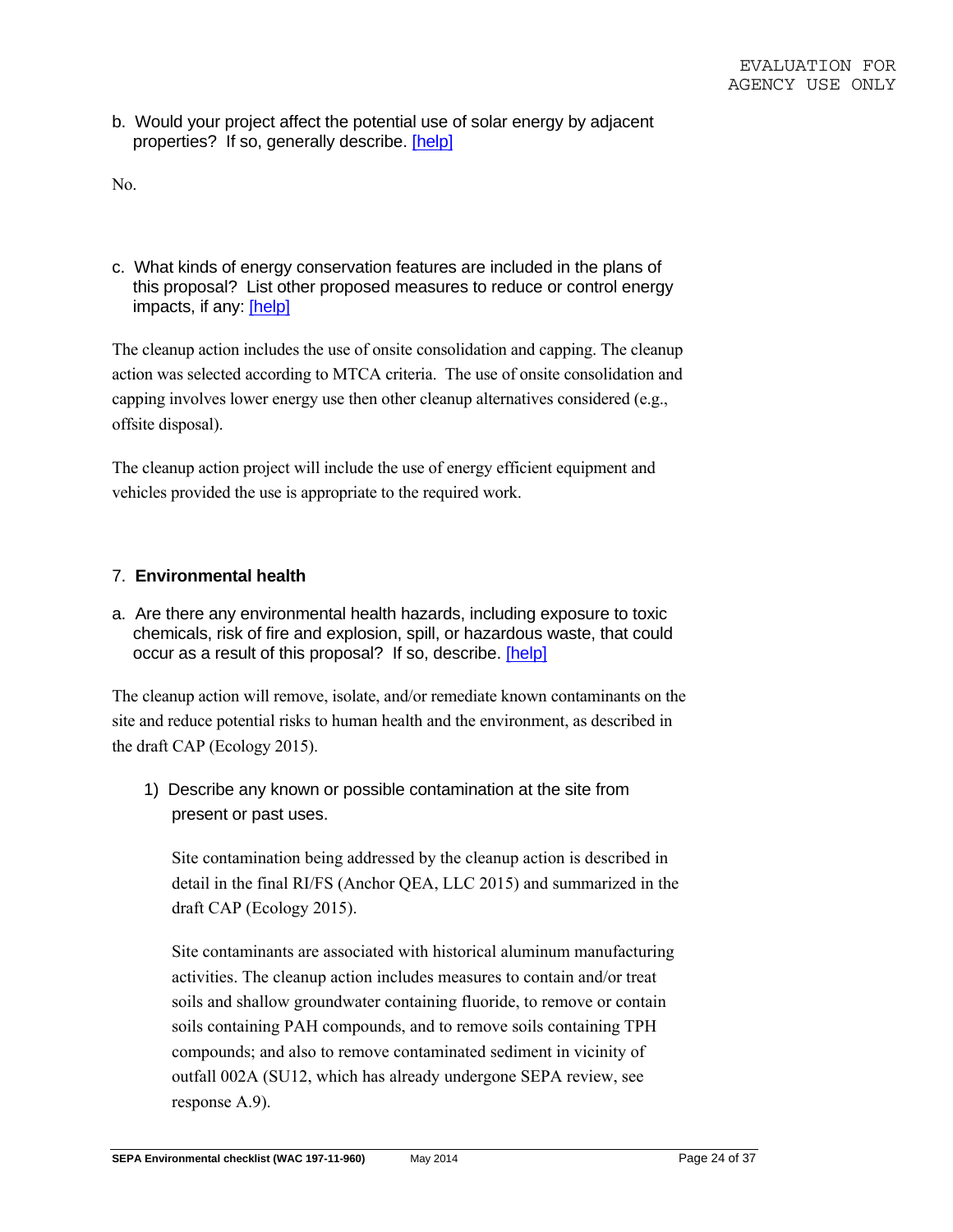2) Describe existing hazardous chemicals/conditions that might affect project development and design. This includes underground hazardous liquid and gas transmission pipelines located within the project area and in the vicinity.

The cleanup action will be implemented in a manner that controls human health and environmental risk associated with contaminated groundwater, soil, and sediments (SU12, which has already undergone SEPA review, see response A.9).

There are no other known hazardous chemicals/conditions that might affect project development and design.

3) Describe any toxic or hazardous chemicals that might be stored, used, or produced during the project's development or construction, or at any time during the operating life of the project.

The project will include the use of fuels, lubricants, and other materials associated with construction equipment and vehicles. The cleanup also includes offsite disposal (e.g., contaminated soils from SU9, SU11 and SU13; and potentially also for contaminated sediments from SU12 [has already undergone SEPA review, see response A.9]).

4) Describe special emergency services that might be required.

No special emergency services are expected to be required.

- 5) Proposed measures to reduce or control environmental health hazards, if any:
	- Compliance with spill control plans
	- Compliance with applicable traffic control requirements
	- Compliance with project health and safety plan
	- Use of appropriate BMPs to protect stormwater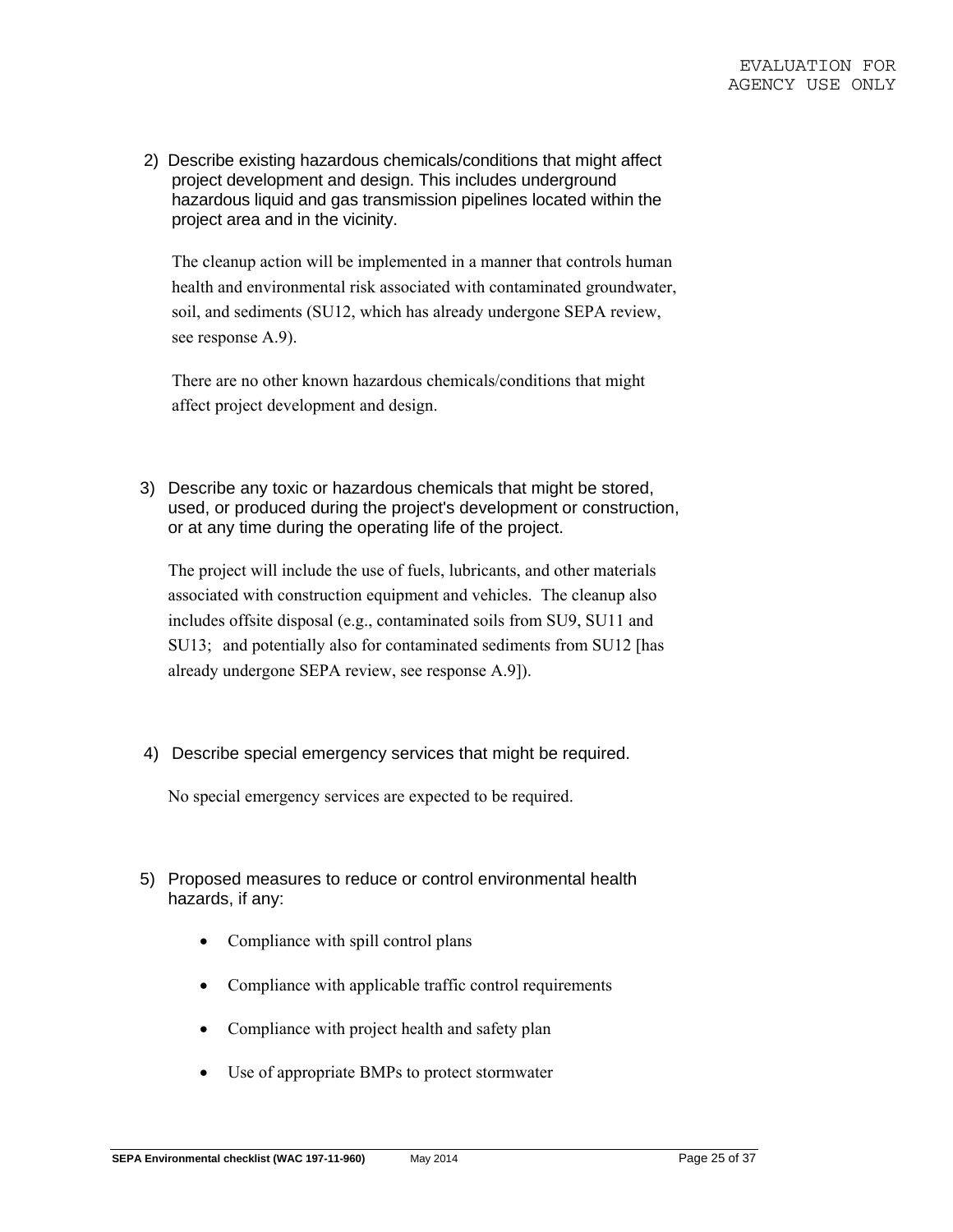- Use of appropriate BMPs for air emissions
- Containment of contaminated soils managed onsite as part of the cleanup action using low permeability caps to prevent contact with stormwater and to minimize potential impacts to groundwater.
- Treatment of shallow groundwater to enhance existing processes that prevent fluoride migration in groundwater
- Implementation of project earthwork consistent with applicable worker safety, training and notification requirements. including development of a site-specific Health and Safety Plan
- Implementation of restrictive covenants to provide for long-term management of caps, soil and fill deposits, and including restrictions on groundwater and land use as described in the draft CAP (Ecology, 2015a).
- Implementation of appropriate long term monitoring program to verify the effectiveness of the cleanup action as described in the draft CAP (Ecology, 2015a).

#### b. **Noise**

1) What types of noise exist in the area which may affect your project (for example: traffic, equipment, operation, other)? [help]

Existing site noise includes sound from site operations, road and rail traffic, adjacent industrial uses, and Columbia River traffic. These noise sources will not affect the cleanup action.

2) What types and levels of noise would be created by or associated with the project on a short-term or a long-term basis (for example: traffic, construction, operation, other)? Indicate what hours noise would come from the site. [help]

Short-term construction noise (noise from construction equipment and trucks or other vehicles) will result from the cleanup action, this is expected to be negligible with respect to existing noise levels and will be consistent with the industrial nature of the area.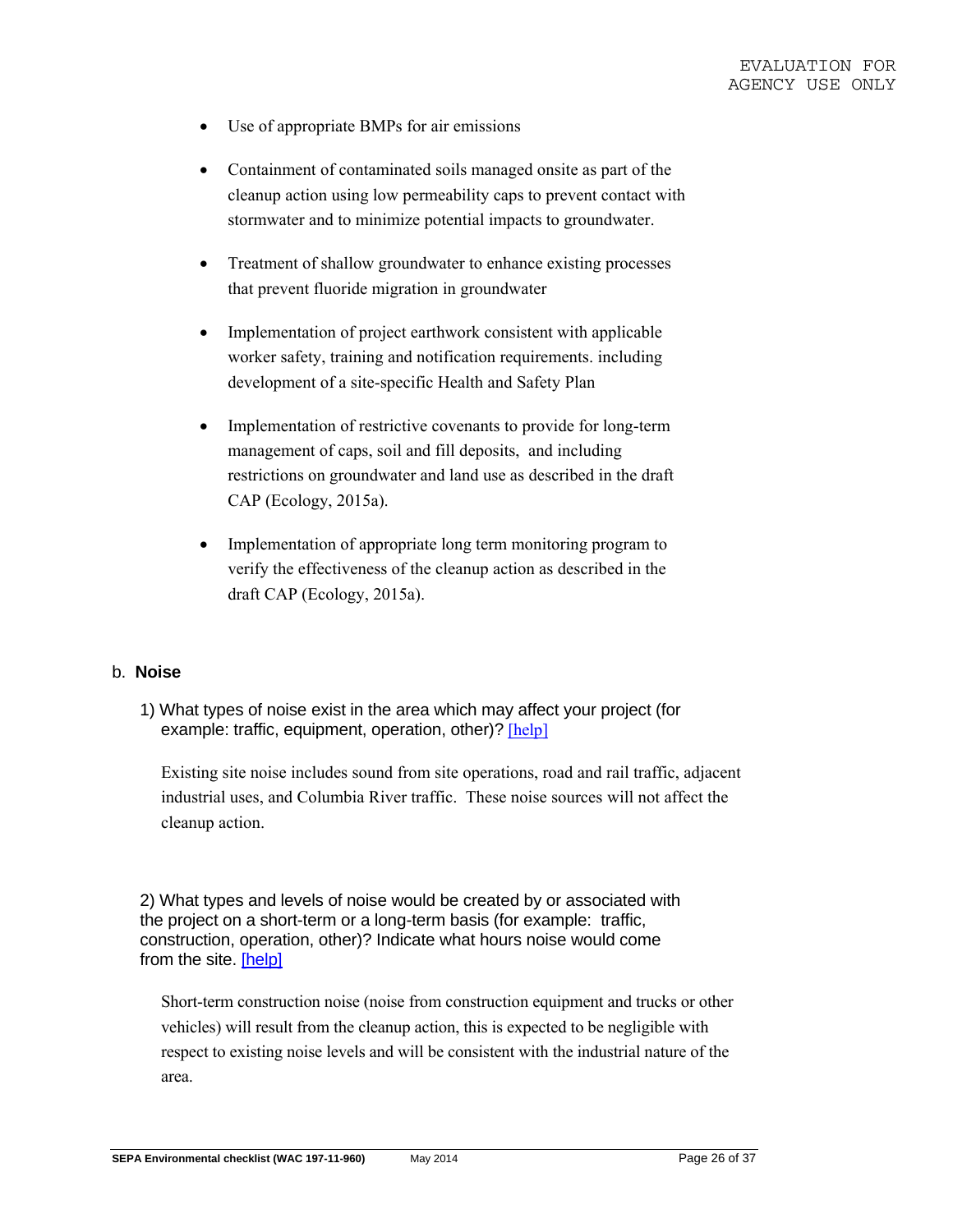The cleanup action will not affect long-term noise conditions at the site.

#### 3) Proposed measures to reduce or control noise impacts, if any: [help]

Project BMPs will be documented in the EDR and will include provisions for use of properly functioning mufflers, engine-intake silencers, and engine enclosures according to federal standards. Work activities will be performed in accordance with county and federal requirements for noise and obtain site-specific requests for variances or other construction-related noise issues associated with the project.

#### 8. **Land and shoreline use**

a. What is the current use of the site and adjacent properties? Will the proposal affect current land uses on nearby or adjacent properties? If so, describe. [help]

#### Site

The Former Reynolds Plant was previously used for the manufacture of aluminum. Aluminum manufacturing operations ended in 2001, and portions of the Former Reynolds Plant have since been decommissioned. The site is currently a bulk products terminal that handles multiple products, including alumina, which is required for operation of Alcoa's aluminum manufacturing facility near Wenatchee, Washington. Although Alcoa will be idling its Wenatchee facility in 2016, it will remain in a "ready to restart" mode, which extends to Dock 1 and its berthing area. MBT-Longview is required to maintain the facility so that operations can immediately resume once market conditions are favorable for Alcoa Wenatchee to restart. In addition, MBT-Longview has an operating contact with Hydrosyntec that governs the handling of additional products and expects to enter into additional contracts with new clients in the months and years to come. Current import and export activities are conducted by ship, railroad, and truck.

#### Adjacent Properties

The Port of Longview properties immediately downstream and north of the Project site (parcel #s 107180100, 107170100, 106990100, 106980100, 106970100) are currently undeveloped but include electrical line conveyance towers. The CDID property includes structures related to the diking improvement infrastructure (parcel #619530201). BNSF Railway Company properties along Industrial Way are used for a railroad (parcel #s 61951, WI3100003, 61948). The BPA properties, surrounded by NWA property adjacent to Industrial Way, are primarily used as an electrical substation (parcel #s 6195303, 61954). The Weyerhaeuser Company property is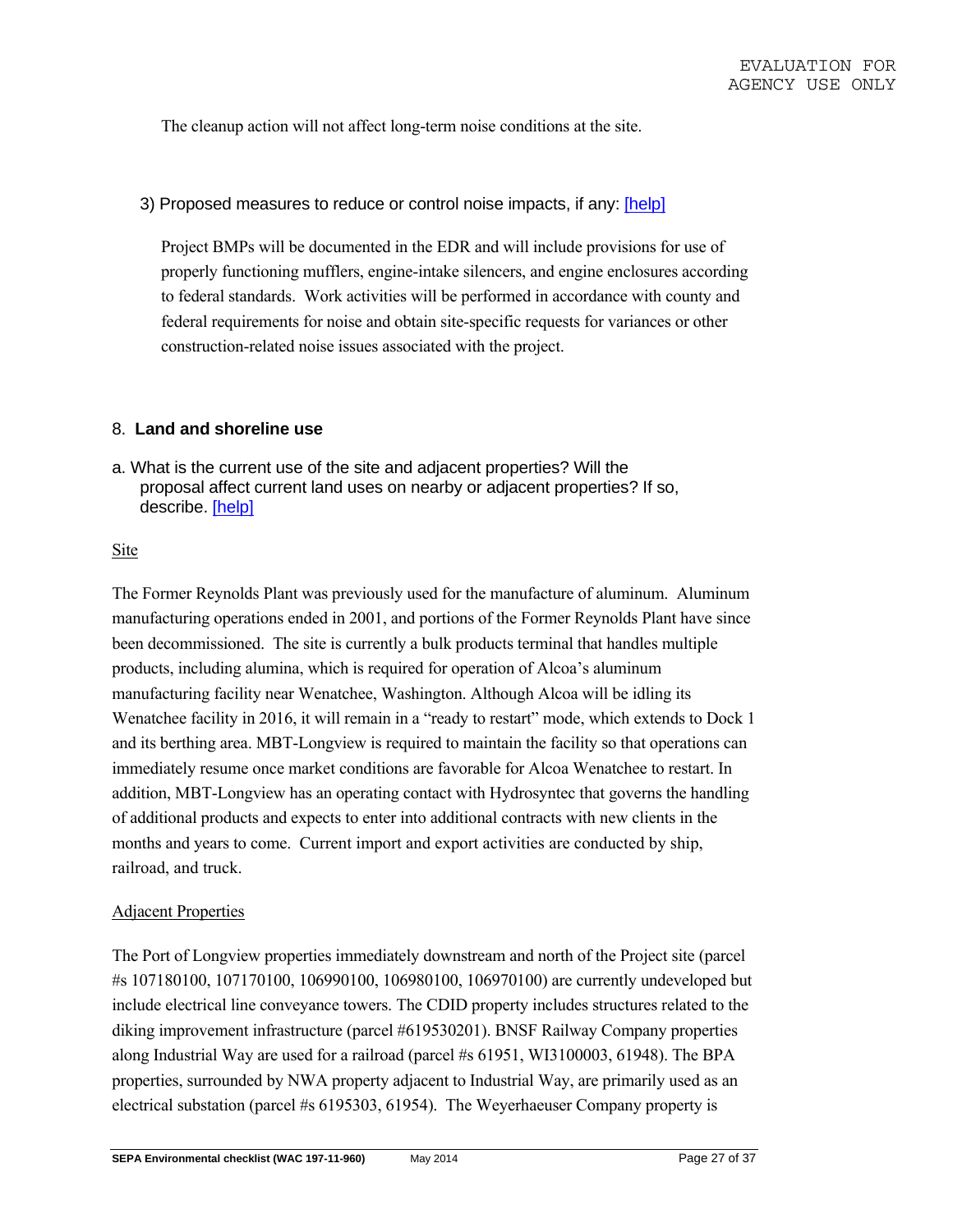located upstream from the site (parcel #s WI3110001, 61947). The property has a number of large buildings used in pulp and paper production, and includes a sawmill and a chemical plant.

b. Has the project site been used as working farmlands or working forest lands? If so, describe. How much agricultural or forest land of long-term commercial significance will be converted to other uses as a result of the proposal, if any? If resource lands have not been designated, how many acres in farmland or forest land tax status will be converted to nonfarm or nonforest use? [help]

There is no documentation of agricultural or forestry use at the site.

1) Will the proposal affect or be affected by surrounding working farm or forest land normal business operations, such as oversize equipment access, the application of pesticides, tilling, and harvesting? If so, how:

No.

#### c. Describe any structures on the site. [help]

There are a number of existing upland structures on the property. These structures house a variety of industrial related activities, including the storage of bulk materials, laboratories, maintenance buildings, and administrative offices.

The primary shoreline structure is Dock 1, which includes an approach trestle, approach platform, main wharf, south catwalk and mooring dolphin, and north catwalk and mooring dolphin.

#### d. Will any structures be demolished? If so, what? [help]

No structures will be demolished as part of the cleanup action.

#### e. What is the current zoning classification of the site? [help]

MH (Heavy Manufacturing).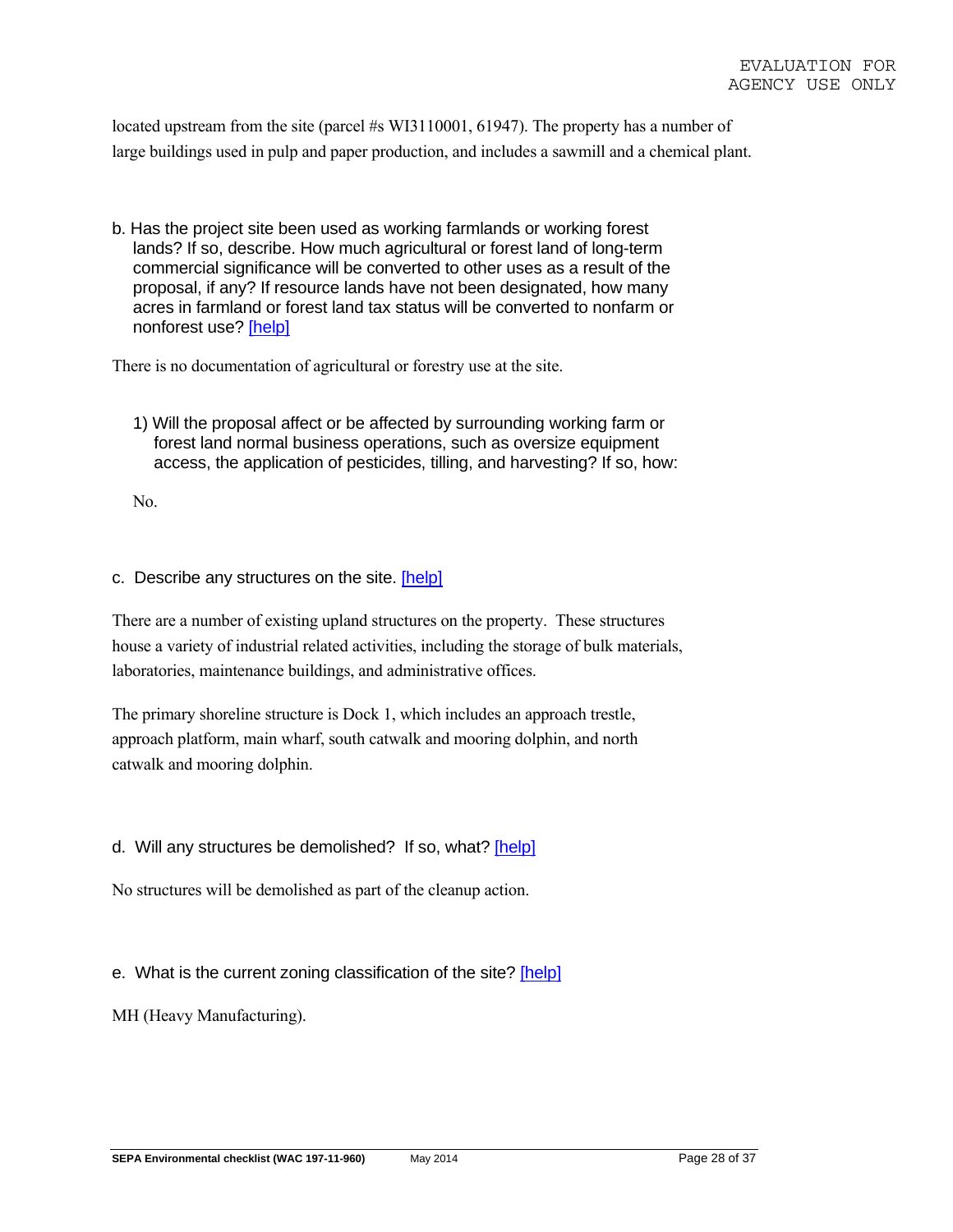f. What is the current comprehensive plan designation of the site? [help]

The site uplands along the shoreline are designated as Industrial Heavy.

g. If applicable, what is the current shoreline master program designation of the site? [help]

The current designation is Urban, the designation in the draft Shoreline Management Program (SMP) update is Water Dependent Industrial. Note that the only small portions of SU2 and SU10 are potentially within 200 feet landward of OHW. SU12 (in-water) has already undergone SEPA review (see response A.9).

h. Has any part of the site been classified as a critical area by the city or county? If so, specify. [help]

The Columbia River, Columbia River shoreline, Columbia River floodplain, and wetlands have all been identified as critical areas per the Cowlitz County Code 19.15.

i. Approximately how many people would reside or work in the completed project? [help]

This question is not applicable to the cleanup action.

j. Approximately how many people would the completed project displace? [help]

This question is not applicable to the cleanup action.

k. Proposed measures to avoid or reduce displacement impacts, if any: [help]

This question is not applicable to the cleanup action.

L. Proposed measures to ensure the proposal is compatible with existing and projected land uses and plans, if any: [help]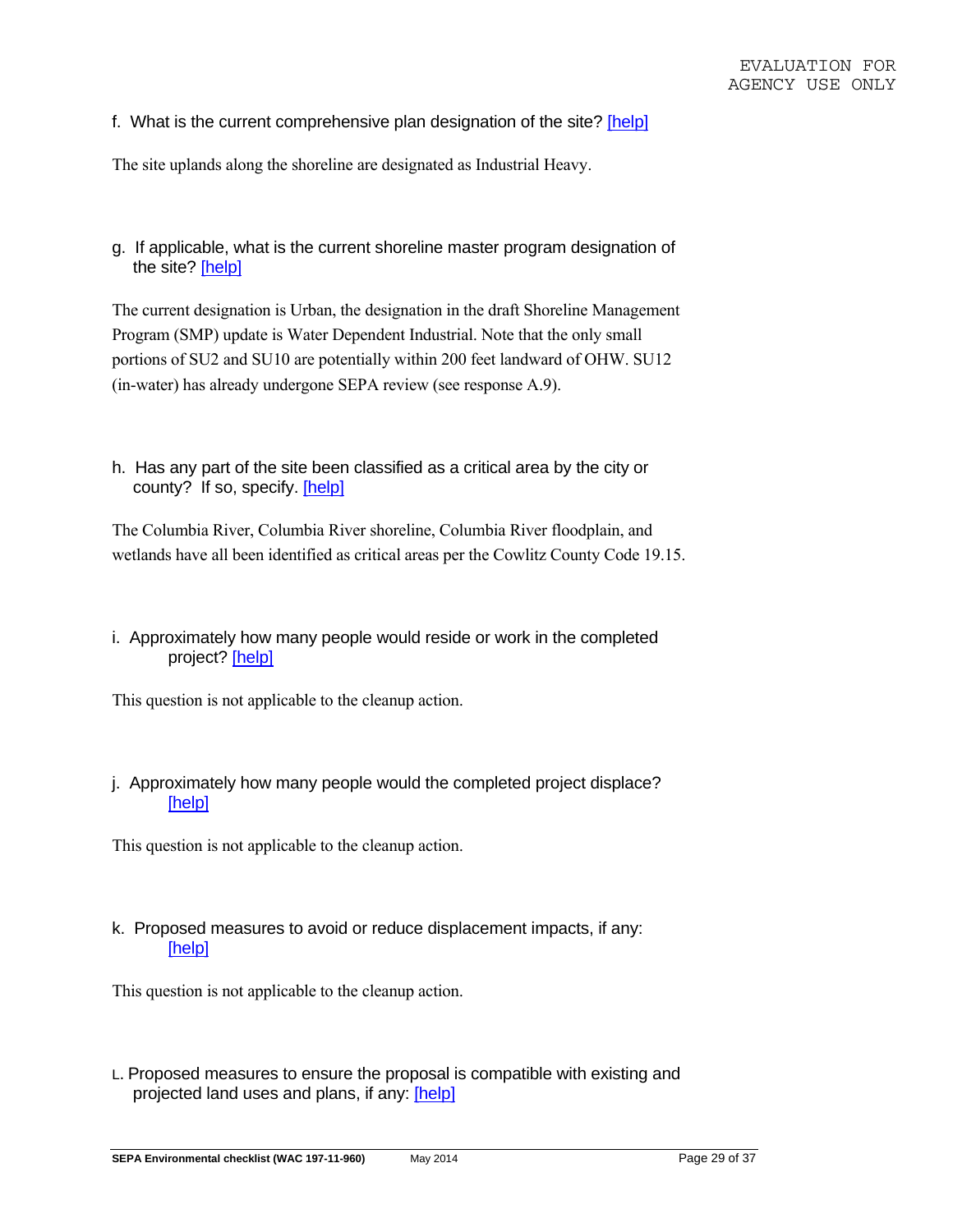The site is located within an existing industrial area and is zoned and used for industrial purposes. The cleanup action as described in the draft CAP (Ecology 2015) considers potential exposure risks and cleanup requirements within the context of ongoing industrial uses.

Portions of the Former Reynolds Plant are currently used for transloading and shipping bulk materials. Although MBT-Longview has applied for permits for a proposed project at the property for the export of coal (Coal Export Terminal [CET]), the environmental review process for MBT-Longview's proposed project is separate from the final MTCA cleanup of the facility. Ecology's cleanup decision and its implementation are separate actions that are needed regardless of any particular reuse plan for the Former Reynolds Plant or vicinity. In SEPA parlance, the CET proposal has independent utility from the draft CAP.

m. Proposed measures to ensure the proposal is compatible with nearby agricultural and forest lands of long-term commercial significance, if any:

The cleanup action is not expected to affect nearby agricultural lands or forest lands.

### 9. **Housing**

a. Approximately how many units would be provided, if any? Indicate whether high, middle, or low-income housing. [help]

This question is not applicable to the cleanup action.

b. Approximately how many units, if any, would be eliminated? Indicate whether high, middle, or low-income housing. [help]

This question is not applicable to the cleanup action.

c. Proposed measures to reduce or control housing impacts, if any: [help]

This question is not applicable to the cleanup action.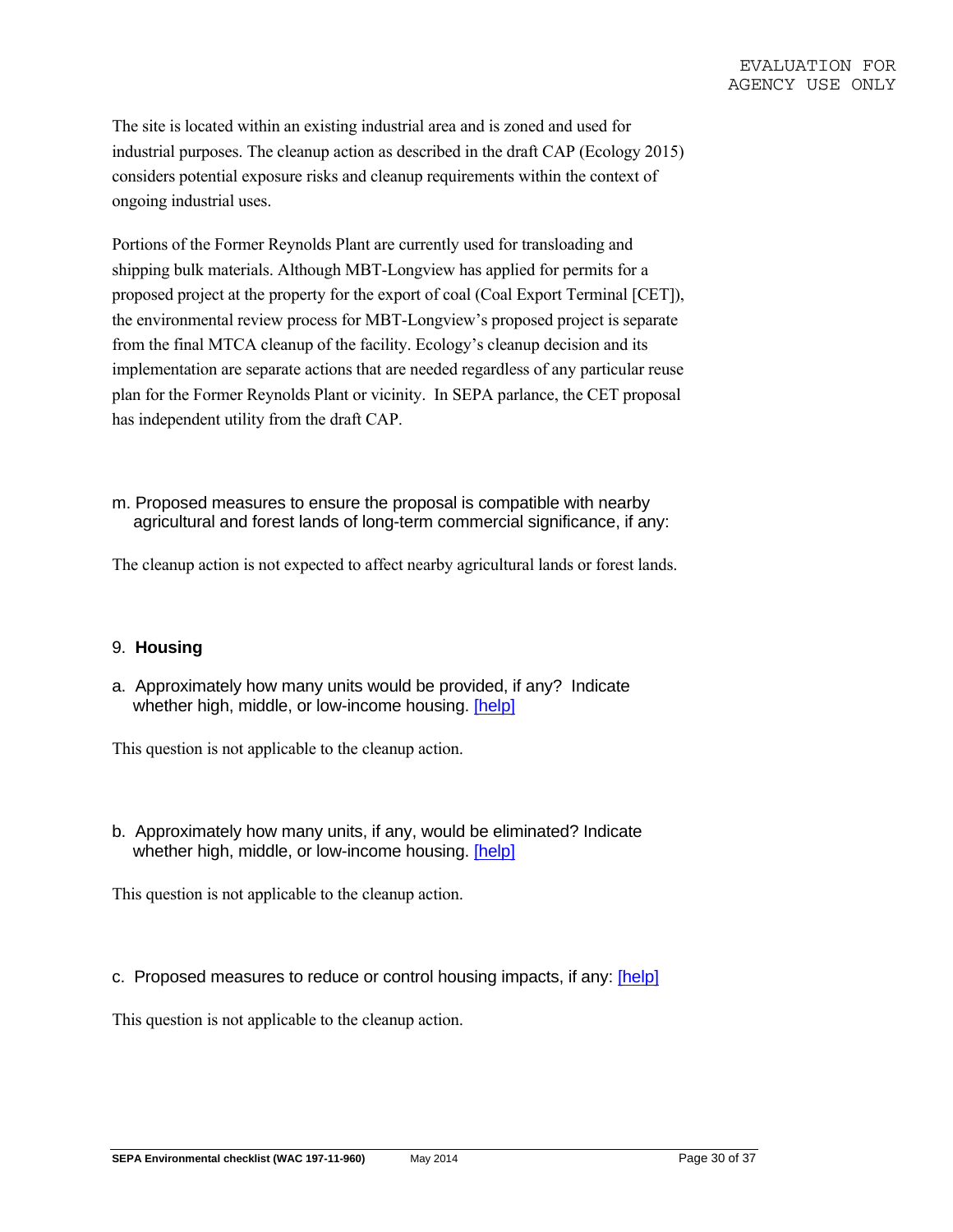### 10. **Aesthetics**

a. What is the tallest height of any proposed structure(s), not including antennas; what is the principal exterior building material(s) proposed? [help]

No new structures are proposed as part of the cleanup action.

b. What views in the immediate vicinity would be altered or obstructed? [help]

The earthworks associated with the cleanups action will include consolidation and capping within the interior of the site. Views in the immediate vicinity of the site will not be significantly altered or obstructed by the cleanup action, and the site will retain is existing industrial character.

#### c. Proposed measures to reduce or control aesthetic impacts, if any: [help]

None proposed.

#### 11. **Light and glare**

a. What type of light or glare will the proposal produce? What time of day would it mainly occur? [help]

Existing lighting on site is typical of industrial areas, including night lighting. During the cleanup action, additional lighting in working areas may be necessary during lowlight periods and during the night. The cleanup areas are removed from public roads, nearby residences (those north of Mount Solo Highway) areas, and the Columbia River. Over the long-term, no changes to lighting or glare are anticipated.

b. Could light or glare from the finished project be a safety hazard or interfere with views? [help]

No – the finished project will not change nighttime lighting at the site.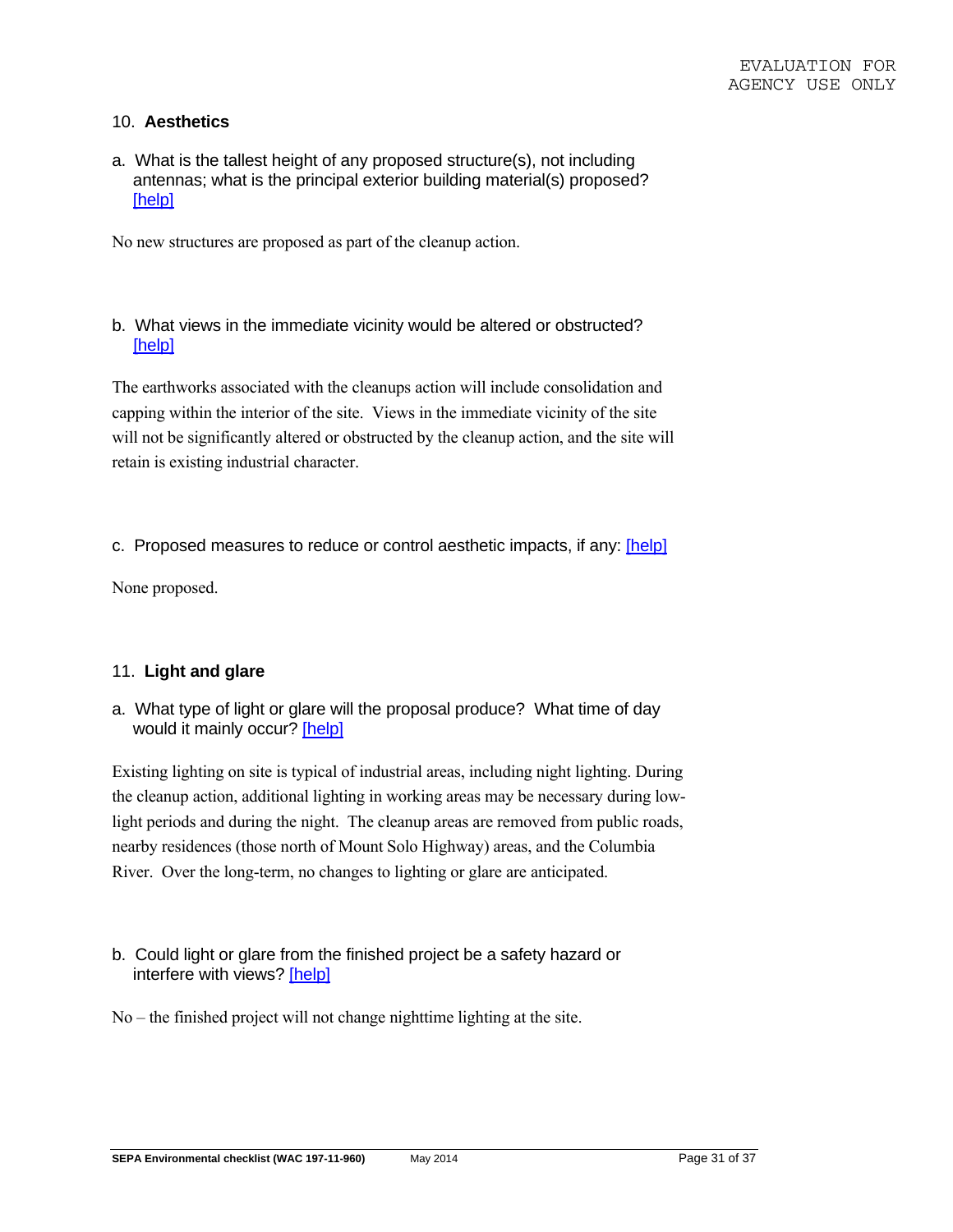c. What existing off-site sources of light or glare may affect your proposal? [help]

None.

d. Proposed measures to reduce or control light and glare impacts, if any: [help]

No measures have been identified to be needed.

#### 12. **Recreation**

a. What designated and informal recreational opportunities are in the immediate vicinity? [help]

Recreational boating and fishing opportunities exist in the Columbia River, adjacent to the site.

b. Would the proposed project displace any existing recreational uses? If so, describe. [help]

No. The cleanup action will not affect existing recreational uses.

c. Proposed measures to reduce or control impacts on recreation, including recreation opportunities to be provided by the project or applicant, if any: [help]

None proposed.

#### 13. **Historic and cultural preservation**

a. Are there any buildings, structures, or sites, located on or near the site that are over 45 years old listed in or eligible for listing in national, state, or local preservation registers located on or near the site? If so, specifically describe. [help]

The USACE is conducting a National Historic Preservation Act Section 106 consultation for the MBT-Longview coal export terminal ("CET 106 consultation"), USACE reference number NWS-2010-1225. The 106 review is also relevant to the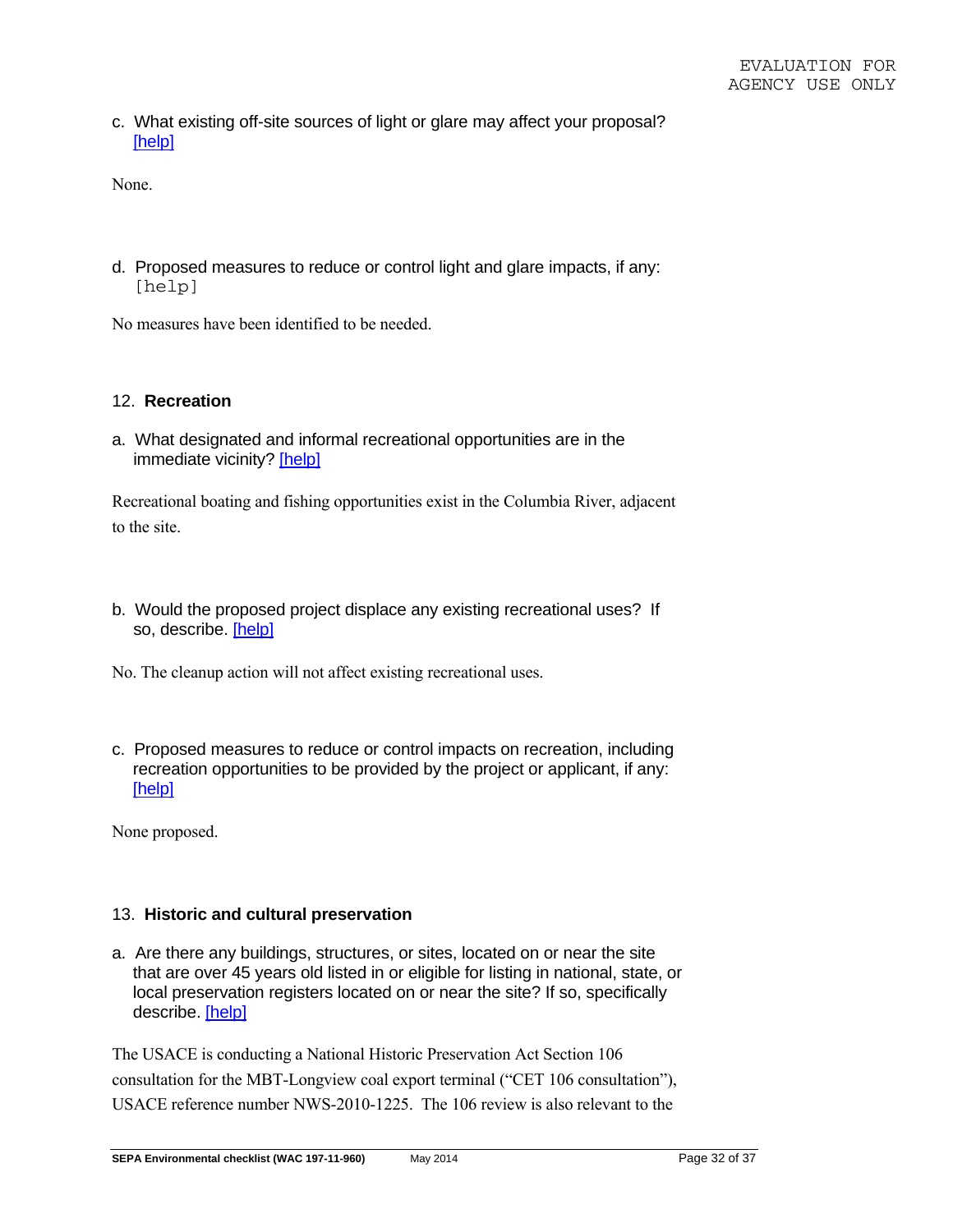company's dock repair and maintenance dredging proposals, and is similarly applicable to the draft CAP. The USACE determinations regarding historic properties and archaeological resources were sent to the Washington State Department of Archaeology and Historic Preservation (DAHP) in a letter dated November 12, 2015; the DAHP concurred with these determinations in a return letter dated November 18, 2015. Because these determinations are also pertinent to the draft CAP they are paraphrased below (responses B.13.a-d), or directly quoted where indicated.

As part of the CET 106 consultation, the USACE has determined that there are National Register of Historic Places (NRHP) eligible historic properties within and also in the vicinity of the coal export terminal project area. These findings also are pertinent to the proposed cleanup action.

The U.S. Army Corps of Engineers has determined that the following are NHRPeligible elements of the built environment:

- The Former Reynolds Aluminum Plant Complex. The determination is that 39 of 53 reviewed resources contribute toward a proposed Reynolds Aluminum Plan Historic District (RAPHD).
- CDID #1 Levee. The determination is that this resource is individually NHRP-eligible and is also a contributed element to the RAHPD.
- The BPA Longview Substation. The determination is that this resource is individually NRHP-eligible and is also a contributed element to the RAHPD.

The cleanup action will occur within the RAPHD. Six of the NRHP-eligible landfill areas are cleanup action site units (SU2, 3, 6, 7, 8, and 10). SU10 also overlaps with the CDID #1 Levee, which is individually NHRP-eligible.

The USACE determined that Reynolds Federal Credit Union (1960s bank building) is not eligible for listing in the NRHP. The Lewis and Clark National Historic Trail (LCNHT) corridor falls in the general vicinity of the coal export terminal study area, but no individual sites or features associated with it have been identified within the project area. The NHRP-listed J.D. Tennant House, or Rutherglen Mansion, is located approximately 0.5 mile north of the Study Area on Mount Solo. The USACE determined that the proposed CET would not adversely affect the LCNHT or the J.D. Tennant House. By extension, the cleanup action is not expected to adversely affect either of these features.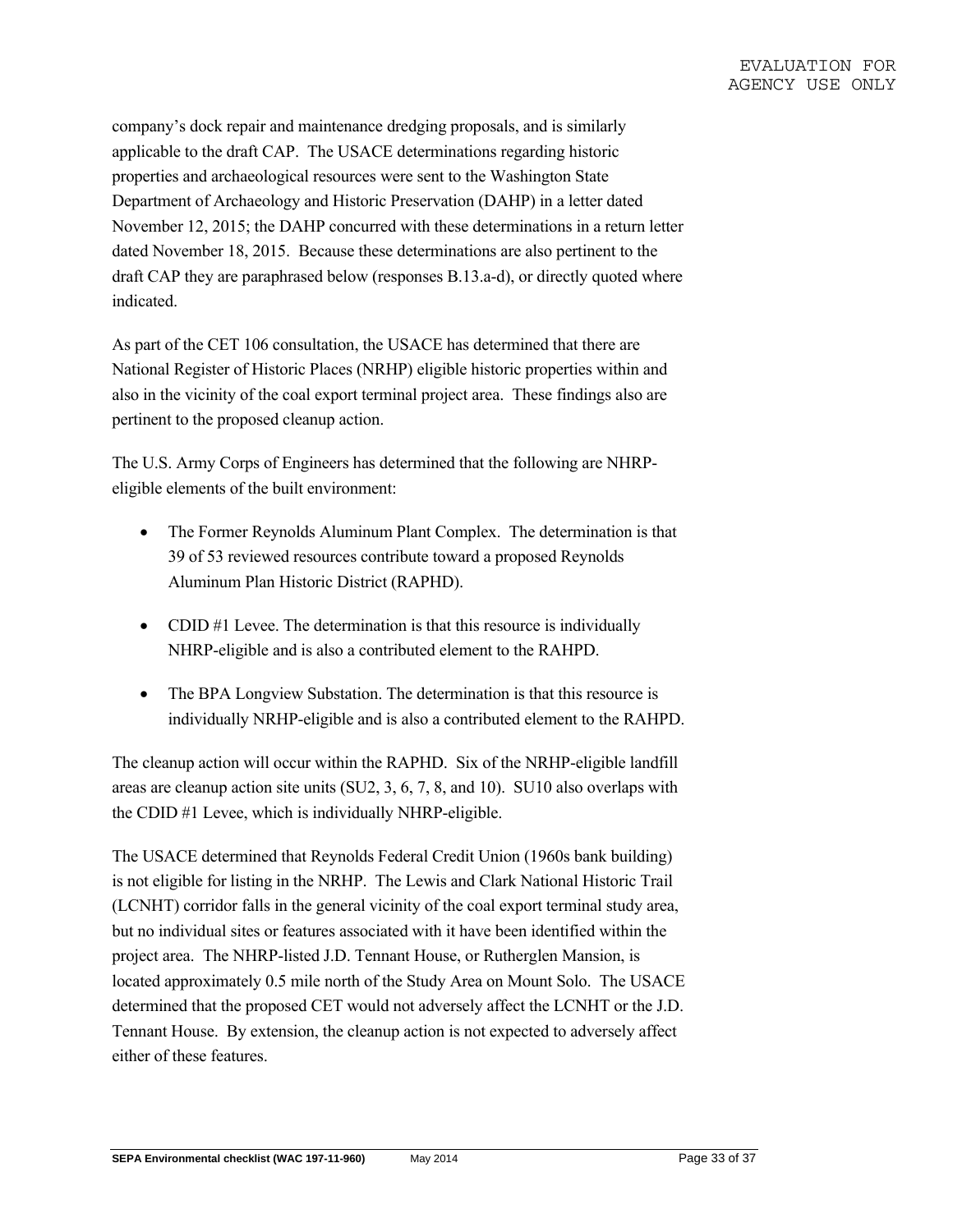b. Are there any landmarks, features, or other evidence of Indian or historic use or occupation? This may include human burials or old cemeteries. Are there any material evidence, artifacts, or areas of cultural importance on or near the site? Please list any professional studies conducted at the site to identify such resources. [help]

As part of the CET 106 consultation, the USACE has considered the potential for precontact archaeological resources within and also in the vicinity of the coal export terminal project area. These findings also are pertinent to the proposed cleanup action.

The USACE has determined that "the setting was not conducive to long-term human occupation, and significant unidentified precontact and historic archaeological deposits are unlikely to be present".

The USACE has determined that "Mount Coffin, an important burial place…[was] located about 0.25-mile southeast of the Former Reynolds Aluminum Plant Complex. Mount Coffin was quarried to its foundation and is outside the project area." By extension, it is also outside the cleanup action area.

c. Describe the methods used to assess the potential impacts to cultural and historic resources on or near the project site. Examples include consultation with tribes and the department of archeology and historic preservation, archaeological surveys, historic maps, GIS data, etc. [help]

The USACE has been closely coordinating with MBT-Longview, AECOM, and the DAHP on the CET 106 consultation. AECOM recently finalized and submitted a comprehensive technical report (see response b immediately above) that documents the methods used to assess potential impacts to cultural and historic resources and results. This report and the USACE's concurrence therewith are pertinent to the proposed cleanup action. Methods employed during this effort have included background research, pedestrian survey, and exploratory deep testing.

d. Proposed measures to avoid, minimize, or compensate for loss, changes to, and disturbance to resources. Please include plans for the above and any permits that may be required.

As part of the above-described 106 consultation, the USACE recently concurred with AECOM's recommendation for archaeological monitoring when "ground-disturbing activities are likely to encounter native deposits beneath the fill within the Study Area" and will make this a permit requirement. The USACE is expected to be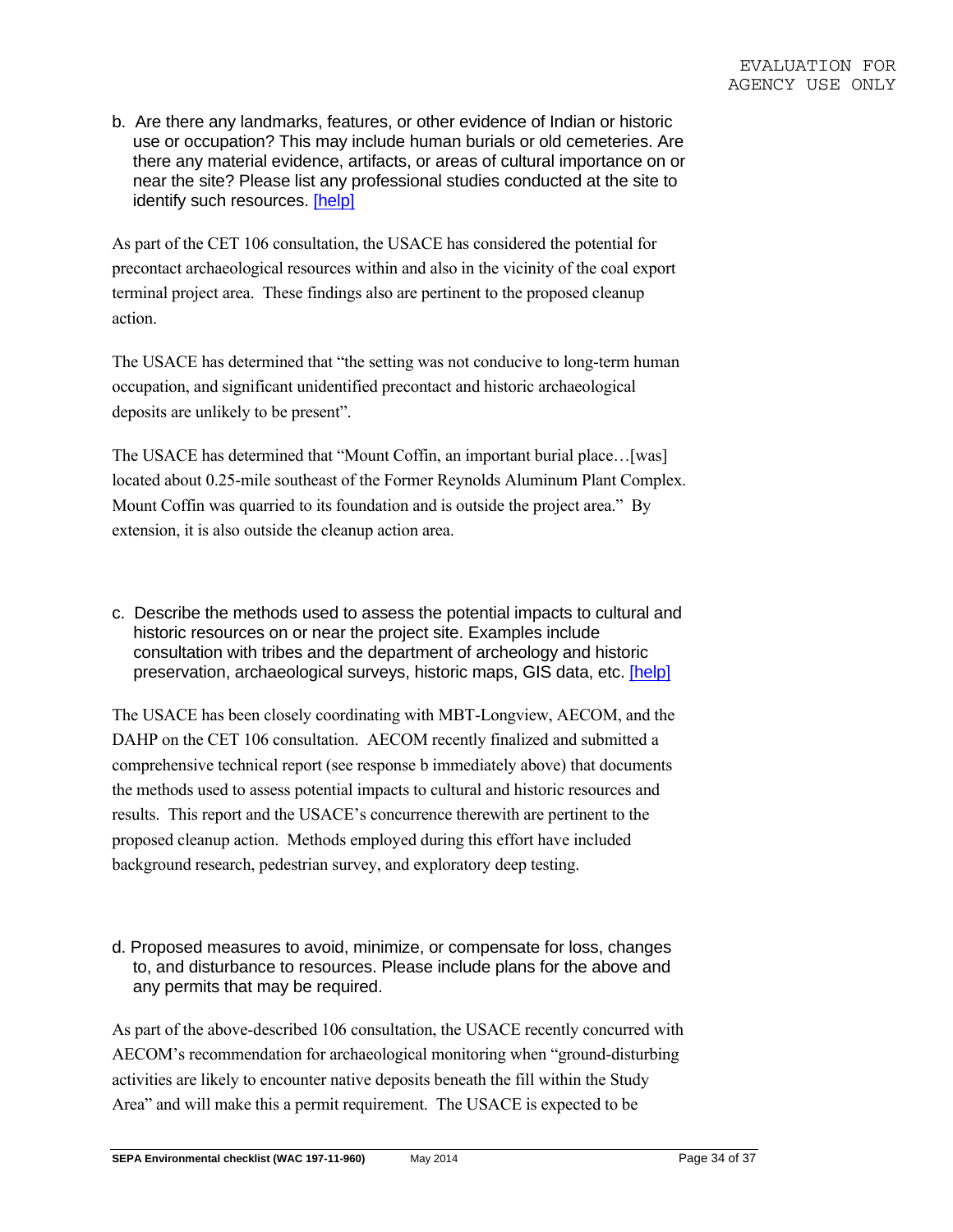consistent in its requirements for excavation related to the cleanup action.

#### 14. **Transportation**

a. Identify public streets and highways serving the site or affected geographic area and describe proposed access to the existing street system. Show on site plans, if any. [help]

The site can be accessed via 38th Avenue or Industrial Way (SR 432). The existing designated truck route is Industrial Way.

b. Is the site or affected geographic area currently served by public transit? If so, generally describe. If not, what is the approximate distance to the nearest transit stop? [help]

The nearest transit stop to the upland facility is approximately 0.7 mile to the north at the intersection of 38th Avenue and Ocean Beach Highway (SR 4).

c. How many additional parking spaces would the completed project or nonproject proposal have? How many would the project or proposal eliminate? [help]

The cleanup action will not affect parking availability.

d. Will the proposal require any new or improvements to existing roads, streets, pedestrian, bicycle or state transportation facilities, not including driveways? If so, generally describe (indicate whether public or private). [help]

No.

e. Will the project or proposal use (or occur in the immediate vicinity of) water, rail, or air transportation? If so, generally describe. [help]

The NWA and MBT-Longview facility currently uses water and rail transportation, and will continue to use these after cleanup action has been completed.

The cleanup action is not expected to use water, rail or air transportation.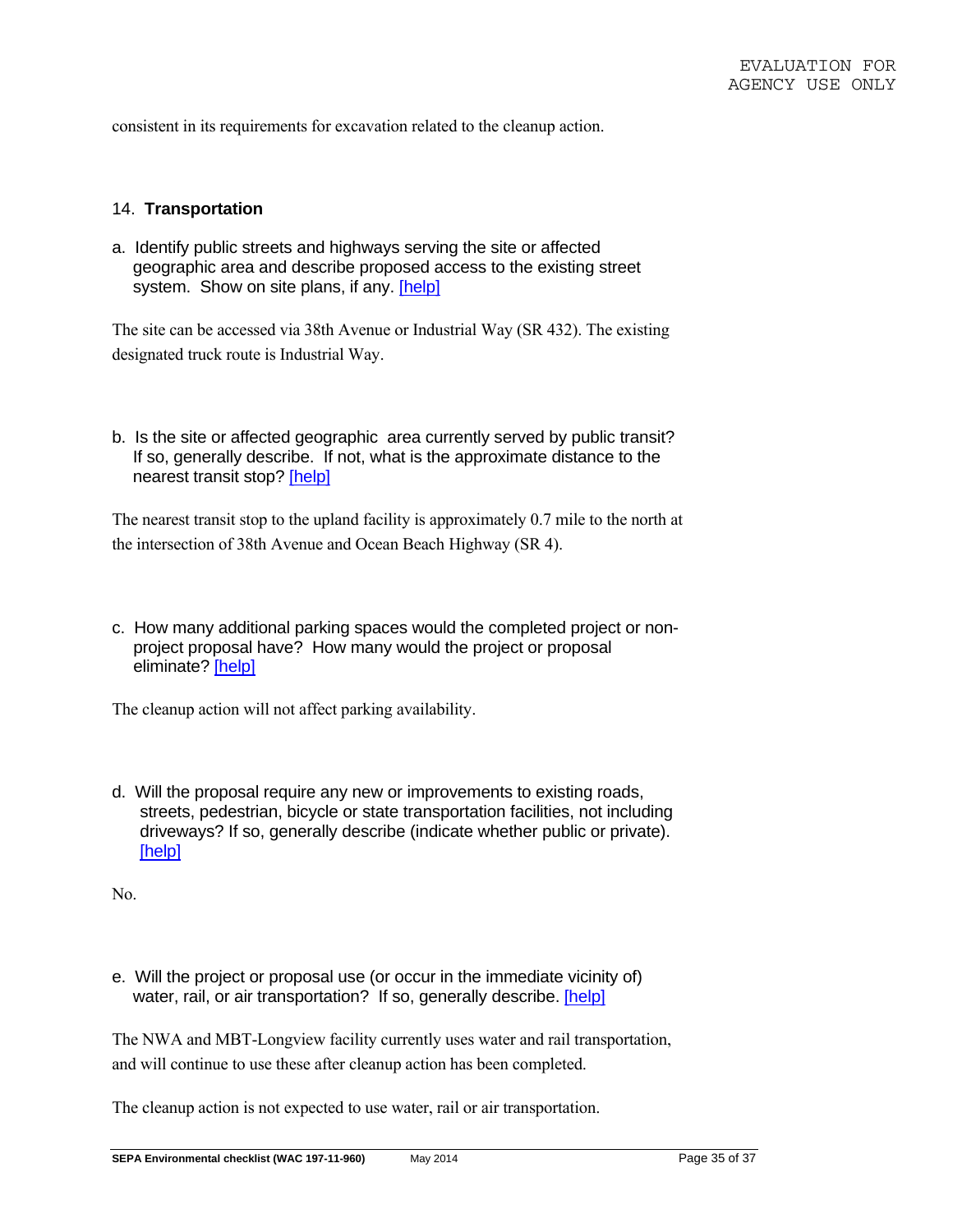f. How many vehicular trips per day would be generated by the completed project or proposal? If known, indicate when peak volumes would occur and what percentage of the volume would be trucks (such as commercial and nonpassenger vehicles). What data or transportation models were used to make these estimates? [help]

The completed cleanup action will maintain existing facilities to current uses and will not increase vehicular trips.

g. Will the proposal interfere with, affect or be affected by the movement of agricultural and forest products on roads or streets in the area? If so, generally describe.

No.

h. Proposed measures to reduce or control transportation impacts, if any: [help]

Project construction and transportation activities will comply with applicable traffic control requirements. Traffic control measures will be refined as part of the EDR.

#### 15. **Public services**

a. Would the project result in an increased need for public services (for example: fire protection, police protection, public transit, health care, schools, other)? If so, generally describe. [help]

The cleanup action will not result in an increase need for public services.

b. Proposed measures to reduce or control direct impacts on public services, if any. [help]

None proposed.